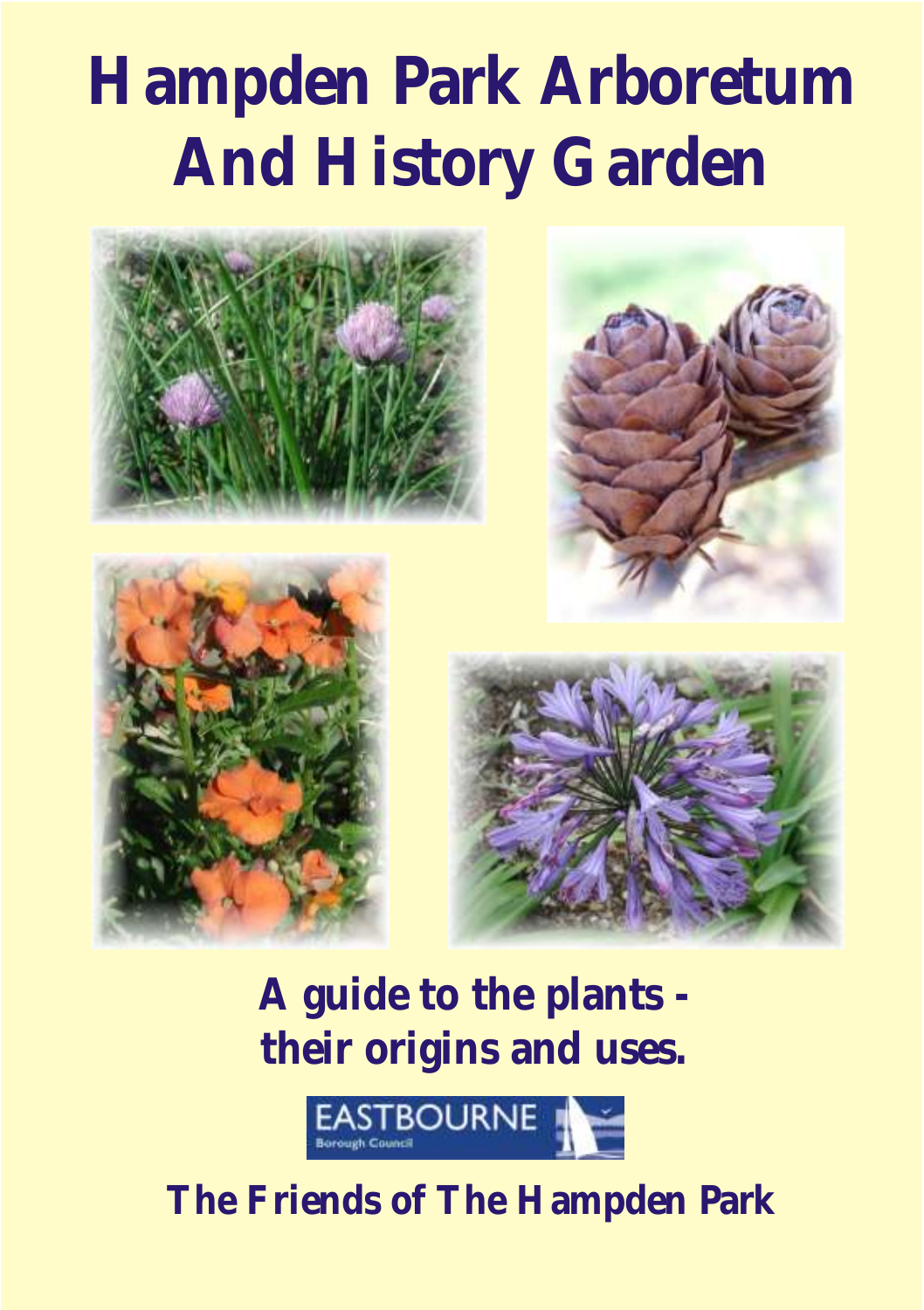## Arboretum Trees

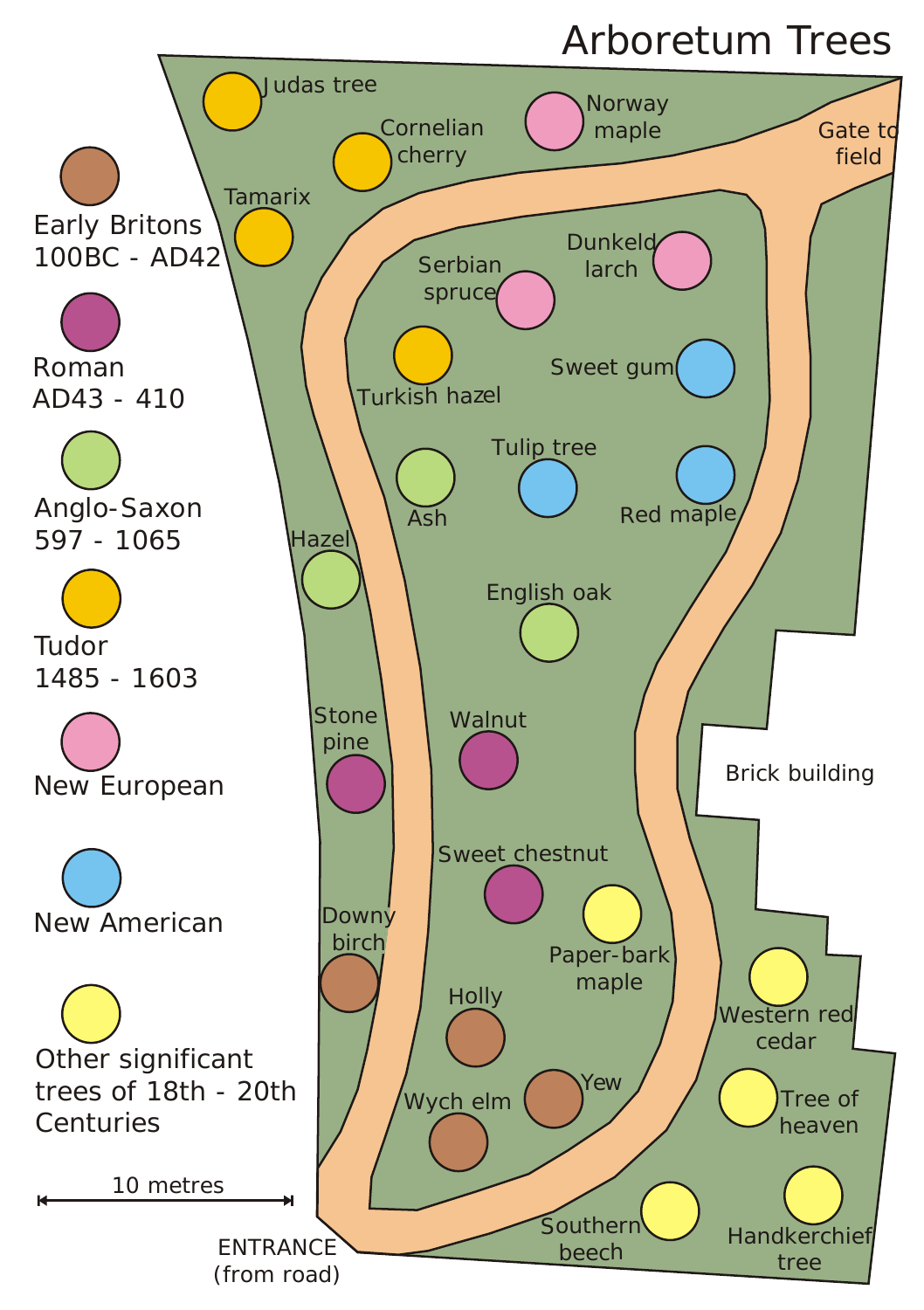#### **HAMPDEN PARK ARBORETUM AND HISTORY GARDEN**

#### **CONTENTS**

#### **PAGE**

| Inside front cover | Plan of the tree layout                            |
|--------------------|----------------------------------------------------|
| 2                  | How to use this quide                              |
| 2                  | The origin of the Arboretum and History Garden     |
| 3                  | Plants in history                                  |
| 4                  | Trees - introduction                               |
| 4                  | Herbaceous border and daffodils - introduction     |
| 6                  | The trees in the arboretum - descriptions          |
| 12                 | The plants in the herbaceous border - descriptions |
| 23                 | Glossary                                           |
| 24                 | Selected references                                |
| Inside back cover  | Plan of the underplanting (herbaceous border)      |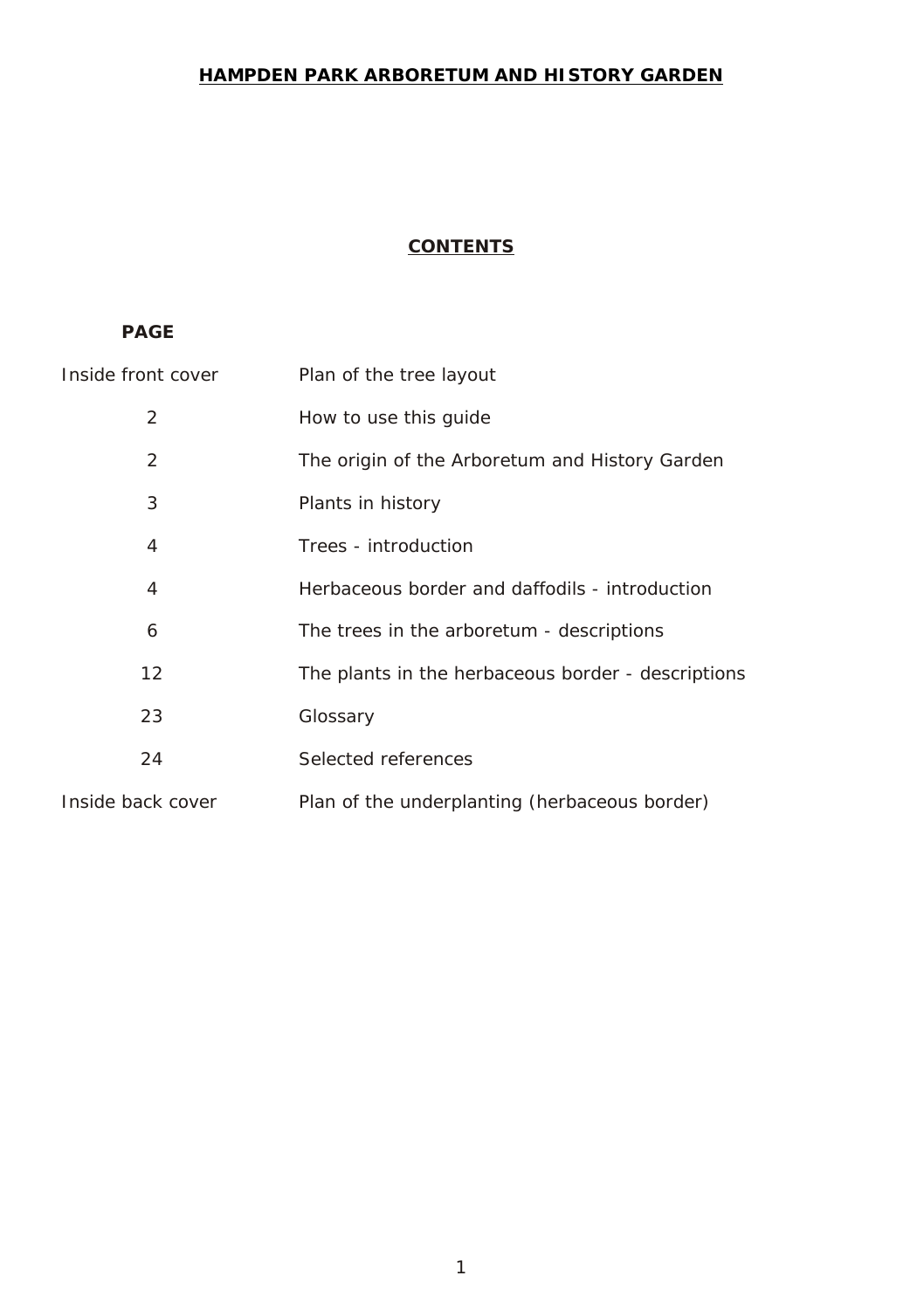#### **HAMPDEN PARK ARBORETUM AND HISTORY GARDEN**

#### **INTRODUCTION**

#### **How to use this guide**

This guidebook enables the reader to identify and learn about all of the plants growing in the Arboretum and History Garden at Hampden Park, Eastbourne in East Sussex.

The garden has two main planting themes that are both important to British garden history and the provision of our food and raw materials. The information in the booklet is split into two main sections. Part one deals with the trees and part two describes the underplanting in the border that runs adjacent to the path.

One easy way to appreciate the garden is to do two complete circuits of the path in a clockwise direction from the entrance nearest the road. One lap looking at the trees and one lap to view the underplanting.

The inside front cover shows a plan of the tree locations. An equivalent plan inside the back cover shows how the small plants of the herbaceous border and the historic daffodil varieties around the perimeter of the garden are distributed.

All of the plants are given their common or 'English' names followed by their scientific name. Although plain English has been used as far as possible, occasional technical terms are unavoidable. A glossary of uncommon terms is included near the back of the guide. Also included is a list of references to the most important information sources used to compile this booklet.

**The origin of the Arboretum and History Garden at Hampden Park** During early 2006 the Friends of The Hampden Park proposed to Eastbourne Borough Council Parks and Gardens Section and Trees Section the funding of a new garden feature in Hampden Park. Following the Friends receipt of a substantial Community Chest Global Grant from East Sussex County Council it was agreed that a new arboretum would be designed for a vacant plot of land adjacent to the café.

The arboretum would include a representative range of trees that were either native or introduced to Britain since the end of the last ice age about 10,000 years ago. In addition to this an herbaceous border would be created using smaller plants introduced to Britain in the period from just before the Roman occupation to the present day.

Preparatory work was carried out in mid-2006 and trees were planted in November 2006. During 2007 the first phase of the underplanting was done with help from Friends volunteers and further planting has taken place since as some of the more difficult to source plants have become available.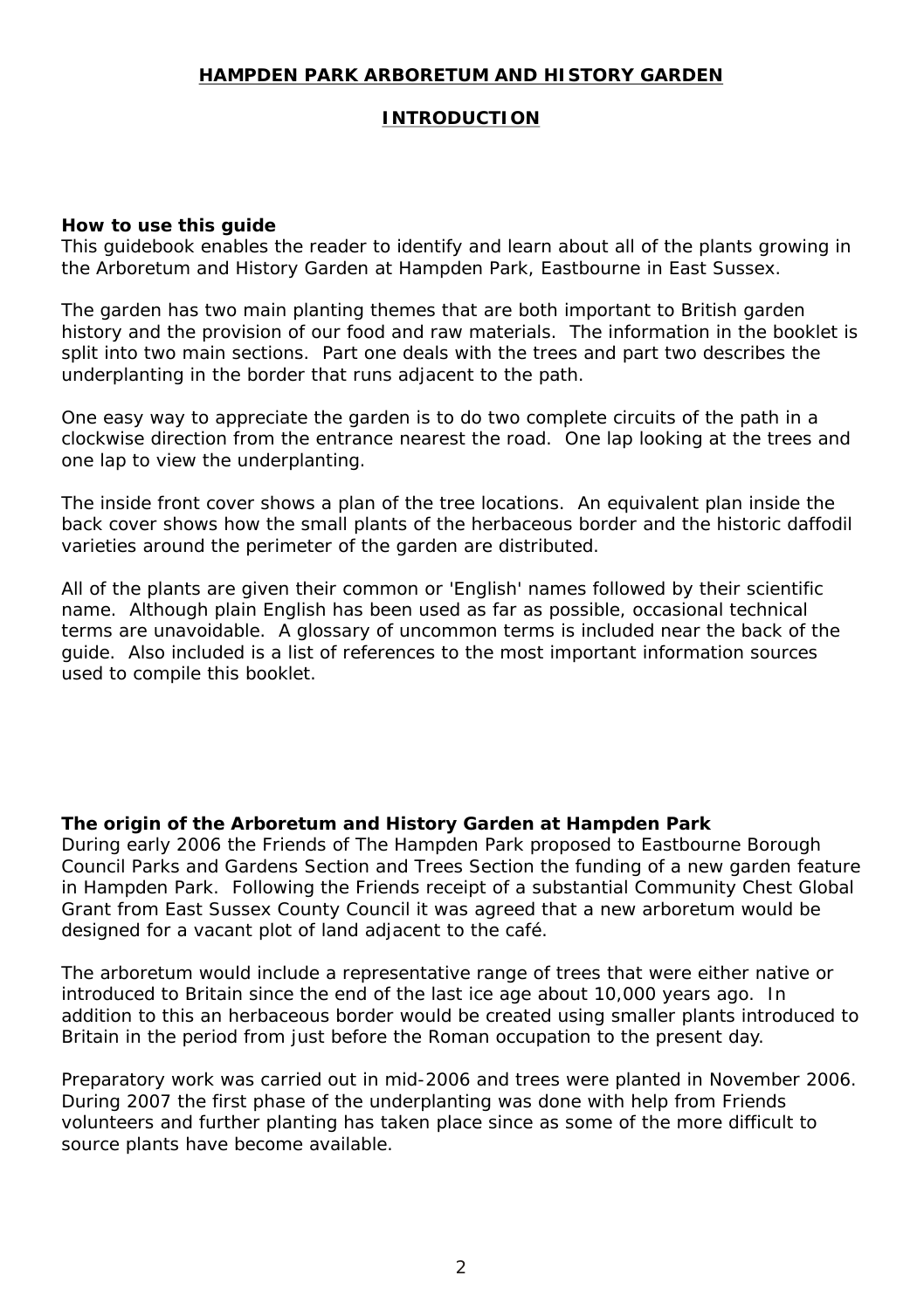#### **Plants in history**

It is not possible in this booklet to give a detailed account of world history and exploration. That job is amply covered in the many specialist books available elsewhere. The descriptions of most of the plants do, however, contain details of their origins and uses that often tie in with the history of Britain.

The plants found in Britain today reflect both the effect of natural colonisation after the last ice age and the influence of human migration and exploration. Our native plants are largely those that re-colonised the land as the ice sheets retreated from about 10,000 years ago onwards. As the ice and snow retreated so the melt water caused sea level to rise and eventually to cut Britain off from mainland Europe. Just prior to this isolation the warming climate allowed the northward range of many plants to expand naturally into our region.

The earliest human settlers probably brought some plants with them as sources of food or raw materials such as fibres and dyes. Once the English Channel had formed the natural arrival of new plant species slowed considerably and human activity then became the main mechanism affecting the arrival of non-native plants on our island.

The arrival of the Romans in AD43 not only brought a different culture to Britain but many of the plants familiar to the army's homeland. For the first time there are written records of many plants and their uses. The grape vine was probably introduced during this period and there is archaeological evidence at sites such as Fishbourne Roman Palace, near Chichester, of the first large scale ornamental gardens. One feature of the gardens at Fishbourne was the likely use of box (*Buxus sempervirens*) hedging to outline areas and create geometric patterns. Although native to southern Britain this plant has since remained common in gardens right up to the present day. In the garden at Hampden Park it has been used to divide the border into its different historical periods and in this role reflects its longstanding popularity.

Through the centuries overland trade routes have acted as corridors along which plants have both accidentally and intentionally been moved. After the Romans left Britain in around AD410 plants continued to arrive but records are sparse until the Norman Period when the numbers of introductions probably accelerated again. From the late 1400s European voyages of discovery opened up previously unexplored regions from which new plants were collected. Sea routes soon became established between Europe, the New World (North and South America) and the Far East and Australasia.

Plants have been an important source of food and raw materials for humans since the earliest of times. As civilisations developed around the world each gained a detailed knowledge of botany and horticulture with the study of plants becoming more and more scientific. The first botanical garden in Britain was founded at Oxford University in 1621. It was a physic garden in which the plants used in science and medicines were cultivated for study. In London the Chelsea Physic Garden was established in 1673.

Scientific study created vast amounts of new information that needed a system of classification that could be understood and applied by botanists working anywhere around the world. Plants had often been given 'common' names but these would frequently be local and the same plant could have several different names. To add to the confusion it also happened that completely different plants could be given the same name.

It was not until Carl Linne from Sweden invented his binomial (two name) system in 1737 that we arrive at the modern scientific way of naming all plant and animal species. Under this system each plant is given a Latin-style two-part name according to its likely biological relationship with other similar plants.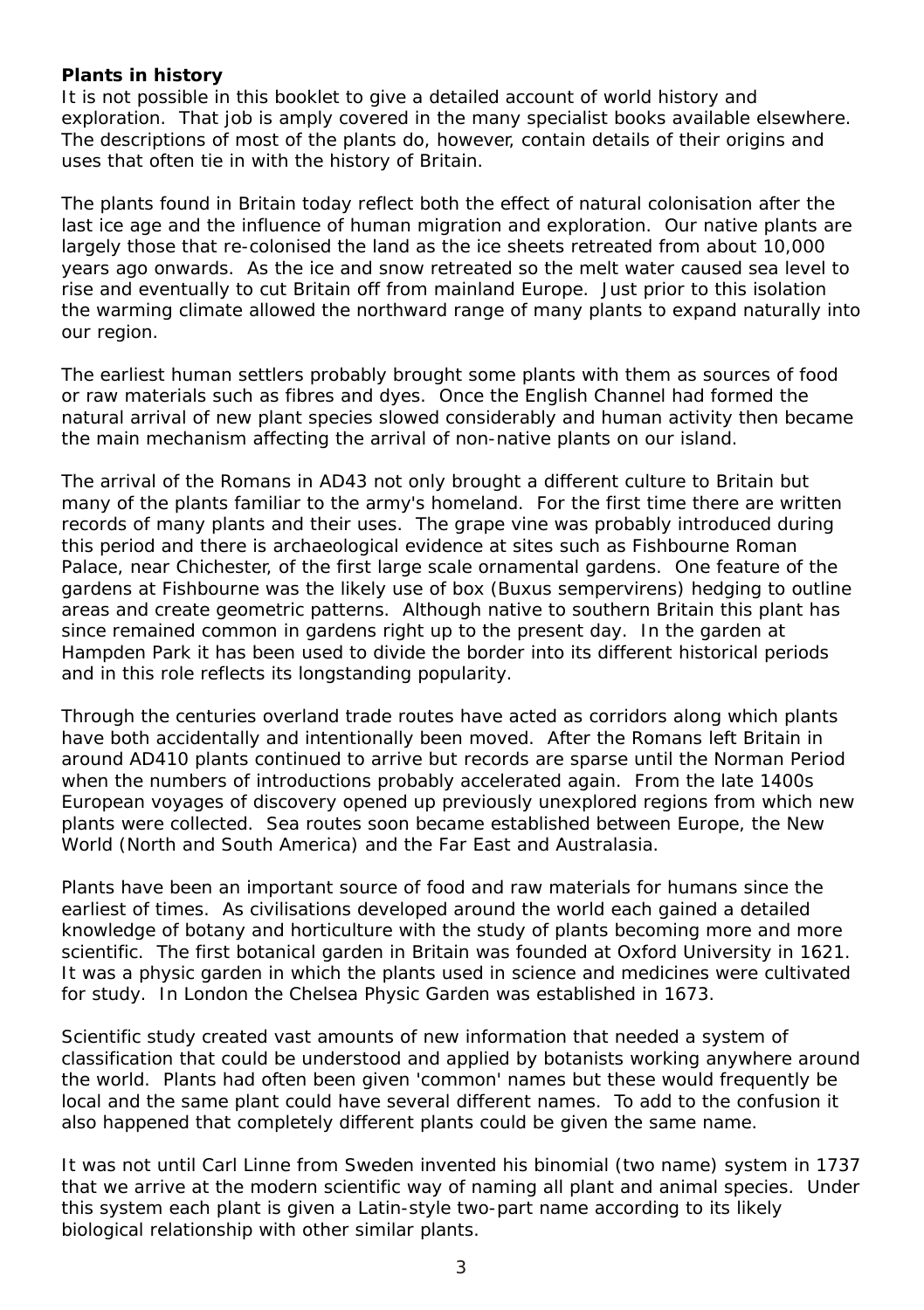The first name is the genus. Plants with the same first (generic) name are quite closely related but mostly cannot cross fertilise to produce fertile offspring. The second name is the species. Plants of the same species (specific) name usually look very alike and when fertilised by that species normally produce fertile offspring. Plants are also grouped into much larger or sometimes smaller categories but the binomial name is most commonly used and is recognised world wide. Throughout this booklet the common or 'English' name is used with the scientific name noted in brackets afterwards.

#### **Trees**

The trees in the Hampden Park garden are laid out in themed groups rather than in strict chronological order of their first occurrence in Britain. Originally just the available native species were utilised for materials in the construction of buildings and work implements such as ploughs and wheels on carts. One tree, the yew (*Taxus baccata*), appears to have had religious or ceremonial significance and is often found in much later Christian churchyards.

By the Roman Period exotic foreign species entered the country as the invading forces brought familiar plants with them from the continent. The sweet chestnut (*Castanea sativa*) grows reasonably well in our north European maritime climate and has become naturalised across southern England.

During the Anglo-Saxon Period hard and durable timber for building was mainly sought from oak. Oak also provided one of the raw materials for production of charcoal for the iron industry that produced iron implements hard enough to work oak timber as well as simple items like iron nails for boat building.

In later periods many trees were introduced for ornamental purposes. Political and social stability allowed investment in large formal gardens with intricate designs and the newest exotic plants. Some trees that were originally grown for their fruit later became appreciated for their ornamental qualities such as attractive blossom.

By the mid-1600s new trees were arriving from the Americas where several European countries were exploring and attempting to claim new territories. Interest in North American trees continued well into the 1800s as various explorers and professional plant hunters gradually opened up the interior and west of the continent. During the late 1800s a temporary craze for everything Chinese was fulfilled by the import of large numbers of plants from that region. The plant collector E. H. Wilson introduced so many he was nicknamed 'Chinese' Wilson.

Trees continue to be important as a commercial crop, for food, drugs and for ornament. In recent decades the vital role they play in the well being of the Earth's atmosphere has been recognised. Unregulated destruction of vast forests in other parts of the world is thought to be one factor influencing global climatic change.

#### **Herbaceous border and daffodils**

The border laid out beneath the trees is in the form of a chronological bed. That is one where the plants are presented in the order in which they were introduced to Britain. Chronological beds are not a new idea and this one was initially inspired by that at Cambridge University Botanical Garden.

When viewing the bed there may be gaps that appear to be bare. This might be a space occupied by a plant that is not in season or might be due to plant loss through perhaps disease or weather. The Parks and Gardens Section endeavour to keep a complete range of plants on site but from time to time this may not always be possible.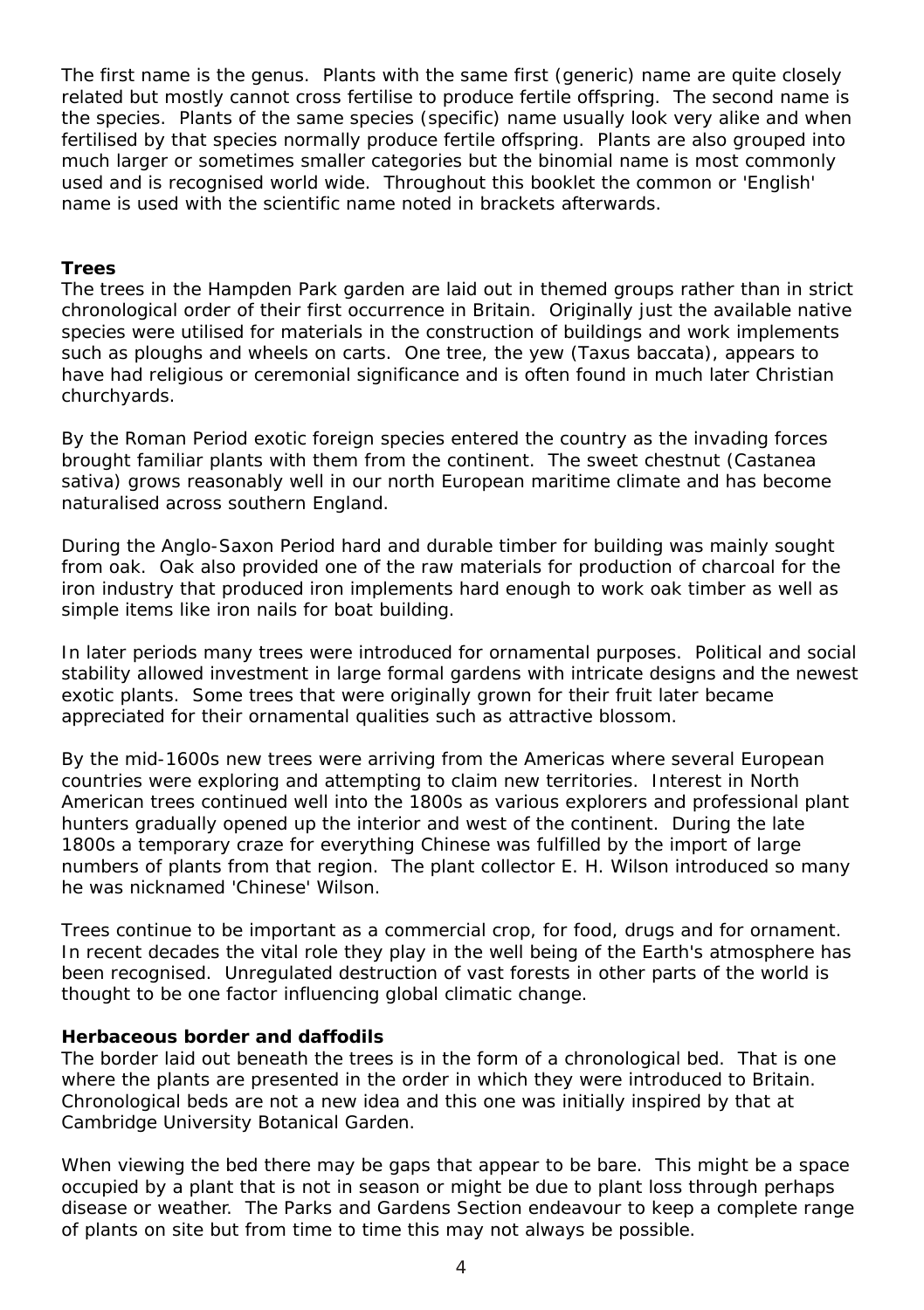Almost all of the garden plants we are familiar with have wild origins. Through breeding and selection many look surprisingly different from their wild ancestors. In the Hampden Park garden wild forms or old varieties have been chosen when they have been available but many old garden varieties are no longer grown commercially. The notes about each plant contain more detailed information.

An additional feature, only evident in the spring, is a series of daffodil drifts planted beneath the trees around the perimeter of the garden. Daffodil varieties were developed over many centuries from wild ancestors originating from mainland Europe and North Africa. The drifts are laid out with the oldest variety (perhaps circa 1200) just on the left as you enter from the roadside entrance gate followed by more recent varieties in sequence, up to one registered in 1938.

One of the most complex challenges when planting a chronological garden is the reliability of the information available to accurately date introductions. Generally the farther back in time one looks the more uncertain the exact dates become. Even where reasonable records exist it is often difficult to decide whether a date refers to the time the plant was first noticed or the first time it was grown. Sometimes plants have been introduced more than once many centuries apart and have left multiple records of introduction. Given the problems alluded to the dates given in the notes here are judged to be as accurate as possible and have been subject to a considerable amount of crosschecking. Despite this it is possible conflicting evidence may occasionally surface.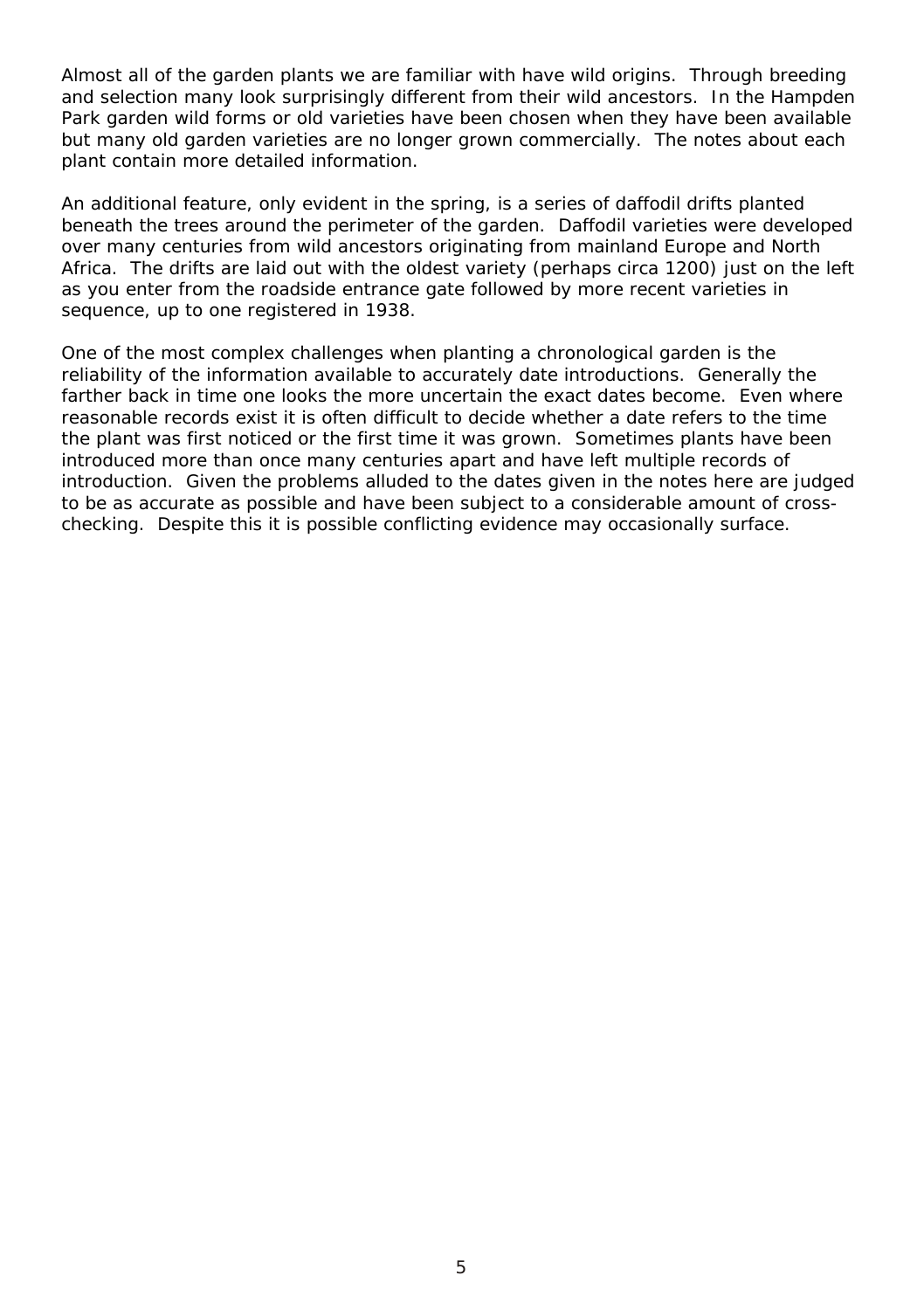### **The Trees in the Arboretum**

#### **EARLY BRITONS 100BC - AD42**

#### **Wych Elm (***Ulmus glabra* **'Camperdown')**

This tree is native but not native in much of SE England. The name 'wych' derives from the Anglo-Saxon for pliable and is a reference to the twigs. The timber has many uses and is durable even in waterlogged conditions which historically led to trunks being hollowed out for underground water pipes. The timber is extremely difficult to split making it ideal for the hubs of wooden wheels into which spokes have to be firmly driven. Elm wood is also the traditional wood used for coffins. The Romans used elm trees as living vine supports in their vineyards. European emigrants introduced elm to Australia.





#### **Holly (***Ilex aquifolium***)**

A very familiar native evergreen tree with a particular association with Christmas in Britain. Holly will tolerate a wide variety of growing conditions except on wet soils. The tree sometimes forms pioneer colonies on shingle as at Dungeness in Kent and is frequently seen in hedgerows. The wood is very hard and heavy making it useful for carving and woodcut printing blocks. Male and female flowers occur on separate plants so only the female has the attractive berries. The abundance of berries relates closely to the number of pollinating insects that were around at flowering time.

#### **Yew (***Taxus baccata***)**

The native yew tree has a long association with European mythology and is seen in many churchyards where ancient trees suggest a much older pagan site later occupied by a Christian church. During the Middle Ages the timber became particularly valued for the making of longbows with which the English equipped their soldiers. This evergreen tree is a favourite for topiary work and for hedging although the plant is poisonous and should not be used near livestock.





#### **Downy Birch (***Betula pubescens***)**

The downy birch is native, has a delicate appearance and develops distinctive brownish-red or occasionally silvery bark with horizontal fissures. The bark is waterproof and resistant to fungus so is sometimes left as a shell after dead wood has rotted way. The tree will colonise quite poor soils and damp areas near water courses and lakes. The sap has been used as an ingredient in birch wine and the timber is used in the manufacture of furniture, handles and plywood.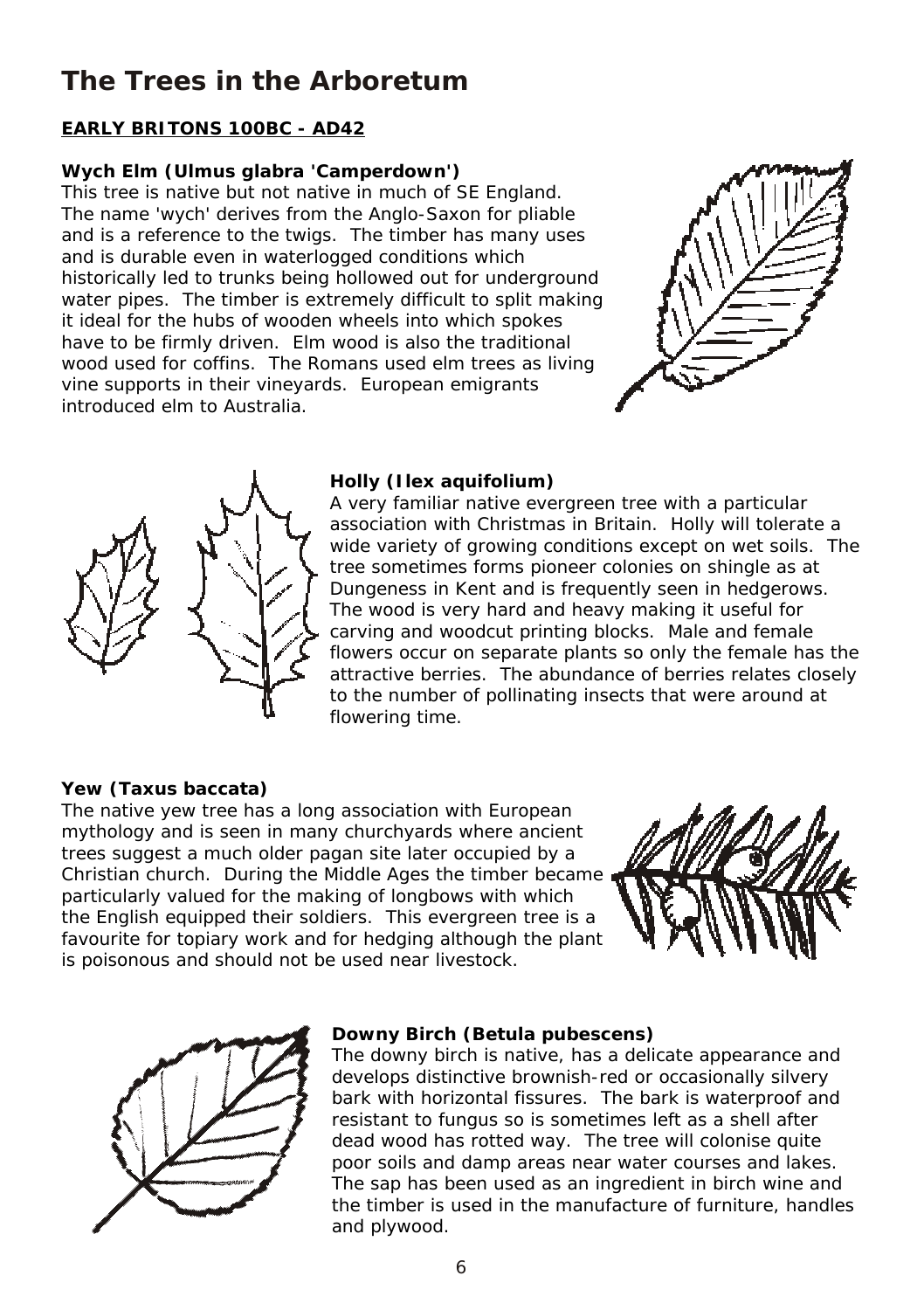#### **ROMAN AD43 - circa 410**

#### **Stone or Umbrella Pine (***Pinus pinea***)**

This tree's natural distribution is uncertain. Prior to the anthropogenic range expansions of the last few thousand years stone pine was probably confined to the Iberian Peninsula, the only area where it is found away from ancien trade routes. It is said to be "impossible to determine its natural range" (Barbéro et al., in Richardson 1998). The species is an archaeophyte (unrecorded introductions by early man) throughout the Mediterranean. The first pine used and cultivated by man. Its edible seeds have been harvested for perhaps half a million years or more, and there is evidence the tree has been planted for them for well over 6,000 years (possibly double this or more).





#### **Walnut (***Juglans regia***)**

Native to SE Europe and SW and C Asia. The tree produces chemicals called "juglones" that stop other plants growing underneath. The nuts provided food and cooking oil for the Romans although the tree was originally imported to Rome from Greece in about 100BC. The timber is prized for its beautiful graining, much admired in furniture manufacture, and in the  $19<sup>th</sup>$  century walnut oil was used in some soaps.





#### **ANGLO-SAXON 597 - 1065**

used throughout the country.

**Sweet Chestnut (***Castanea sativa***)**

Introduced and naturalised only in Southern England. Originally native to southeastern Europe, Mediterranean north Africa and Asia Minor. The Romans used the ground up nut, extracted from within its spiney husk, to produce a

kind of porridge and also enjoyed the nut roasted. Nowadays closely associated with traditional chestnut stuffing to accompany turkey at Christmas time, most chestnuts sold in Britain are imported from France and Italy where the climate helps the fruit develop and ripen more fully. The timber is used for panelling and beams but is probably most familiar as the palings in temporary fencing

**Pedunculate or English Oak (***Quercus robur***)** More symbolic of the British countryside than any other native tree the pedunculate oak, and its close relative the sessile oak, both produce the familiar acorn still valued in some areas as animal food-stuff. The name pedunculate means stalked and refers to the acorns. Its relative has unstalked (sessile) acorns. The hard and durable timber became a favouirite construction material for houses and ships once iron cutting tools were developed. Oak charcoal was the original fuel used in iron smelting. Oak bark is a rich source of tannin and was once widley used in the processing of animal hides into leather. The tree supports a greater variety of leaf-eating insects than any other in Britain.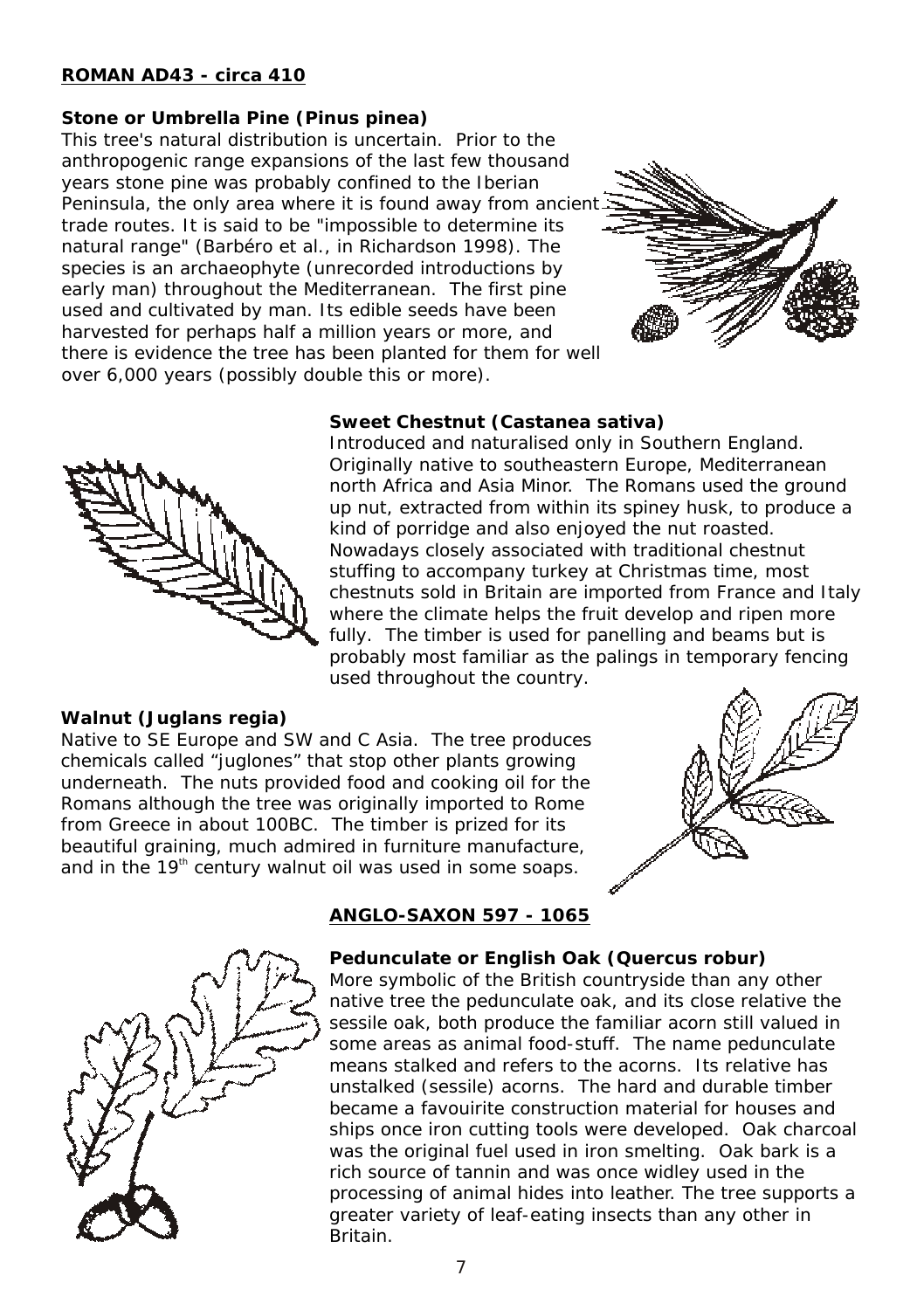#### **Ash (***Fraxinus excelsior***)**

One of our most common native trees. The winged seeds germinate easily and young saplings can come to dominate the floor of mixed woodland. Although most trees have either male or female flowers (dioecious) some trees 'change sex' yearly and a few will be hermaphrodite (flowers with male and female parts). The fast growing tree produces tough, pale-coloured timber that is favoured for handles on axes and hammers amongst other tools. In more recent times the timber has been used for hockey sticks, tennis rackets and skis.





#### **Hazel (***Corylus avellana*)

Hazel is native and grows throughout Britain. It is usually covered in attractive yellow catkins, the male flowers, around February each year. After pollination these develop into groups of up to four or so hazel nuts much loved by humans and wildlife. When the plant is coppiced it produces new growth of long rods and thin flexible sticks. From prehistoric times the finer sticks have been woven into baskets and other useful domestic items whilst thicker rods can be used as the supporting element for wattle and daub panels in timber-framed buildings. To ensure a regular crop of new growth the hazel can be coppiced about every three to seven years.

#### **TUDOR 1485 - 1603**

**Tamarix (***Tamarix aestivalis***)** (Possibly *T.ramosissima* or *T.hispida* but there is confusion in the available literature.) Introduced from its home region that extends from eastern Europe to central and eastern Asia. The presence of salt cedar (a common name for many *Tamarix* species) in an area tends to increase the salinity of the soil and thus prevents the presence of many native species. Salt cedar readily takes up mineral salts from the soil and then dumps them above the ground from its salt glands or by dropping its leaves. Surrounding plants then have difficulty growing in the high salt concentrations (Di Tomaso 1996). Some salt cedars have been shown to tolerate up to 36,000 parts per million of salt whereas native floodplain species such as willow can only tolerate up to 1,500 parts per million (Weisenborn 1996). In Britain tamarisk is often grown in seaside locations where its tolerance of salt is useful. In summer it bears attractive feathery fronds of minute pale pink flowers.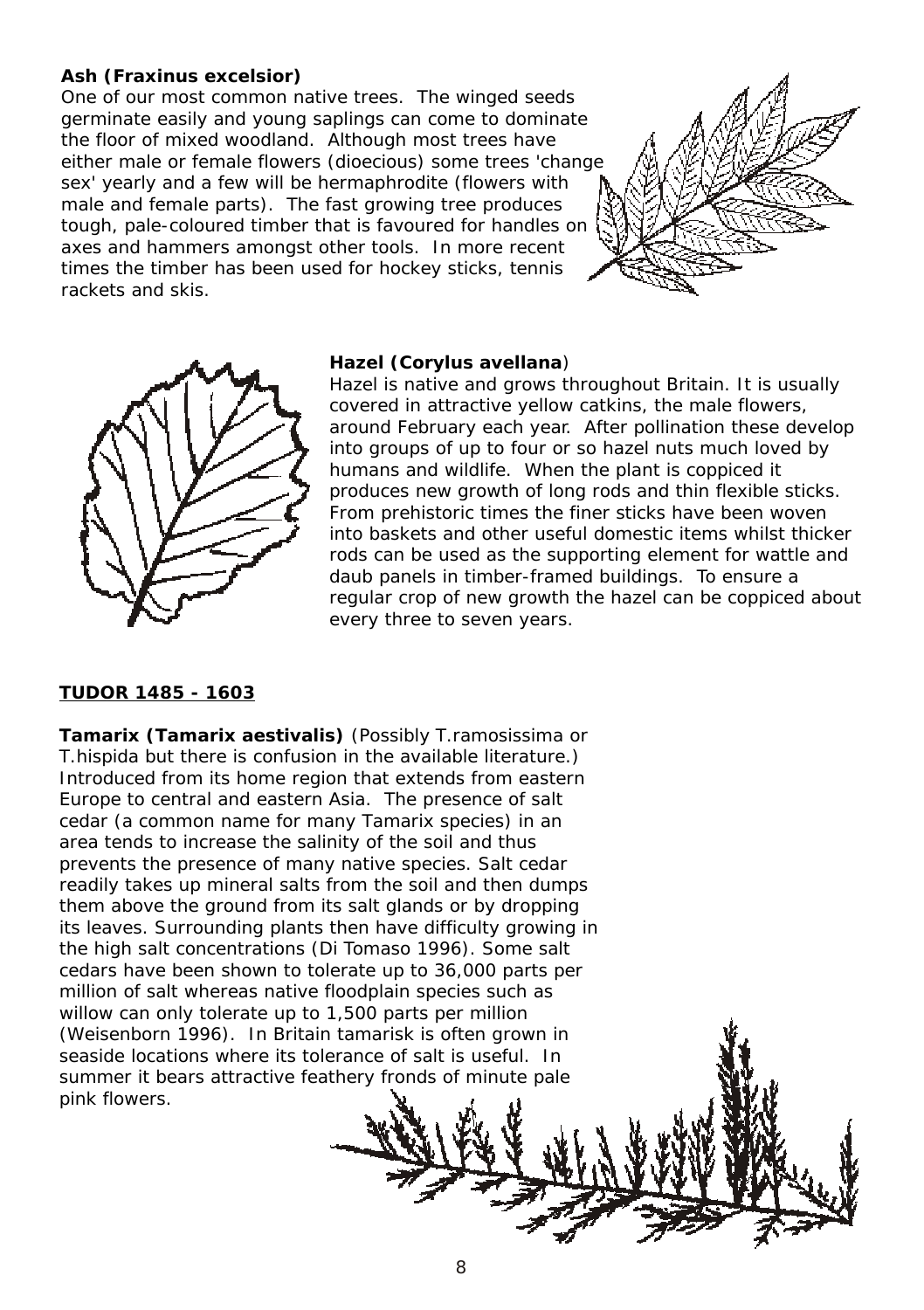**Turkish Hazel or Turkish Filbert (***Corylus colurna***)** Introduced in 1582 and native in SE Europe and W Asia. Probably introduced for its edible nuts but once here it did not to crop well in Britain's cooler climate. In Britain it has since been planted chiefly for its decorative value although in its native area its timber is used in furniture manufacture.





#### **Judas Tree (***Cercis siliquastrum***)**

Brought to Britain in the late 16<sup>th</sup> century (probably 1596) from Mediterranean region. Sometimes it flowers directly from the trunk. The common name is possibly a corruption of 'Judea tree' from its frequency in that area of Israel. It is used as an ornamental plant in the milder parts of Britain.

#### **Cornelian Cherry (***Cornus mas***)**

Probably introduced into Britain from S Europe and SW Asia as a source of fruit in 1382. It was perhaps more popular a little later in the gardens of the Tudor period. It produces yellow blossom in early spring and flourishes in chalky soil. In its native land the ancient Persians, Greeks and Romans utilised the hard wood for arrow, spear and javelin shafts.





#### **NEW TREES FROM EUROPE**

#### **Norway Maple (***Acer platanoides***)**

Introduced from mainland Europe in 1683. Although at home in the mountains of northern Europe the Norway Maple is often planted in the towns and cities of Britain as it tolerates pollution well. In Scotland it is grown as shelter and for its ornamental qualities. The winged seeds germinate quite easily enabling naturalised groups to establish.

#### **Serbian Spruce (***Picea omorika***)**

As its common name implies this tree is indeed from Serbia and Bosnia. It is a rare geographically restricted species of spruce, only growing naturally in the Drina River valley in western Serbia and eastern Bosnia near Višegrad. It was originally discovered near the village of Zaovine on the Tara Mountain in 1875, and named by the Serbian botanist Josif Pan i. First planted in Britain for its ornamental qualities in 1889 and now quite widely planted in parks and gardens.

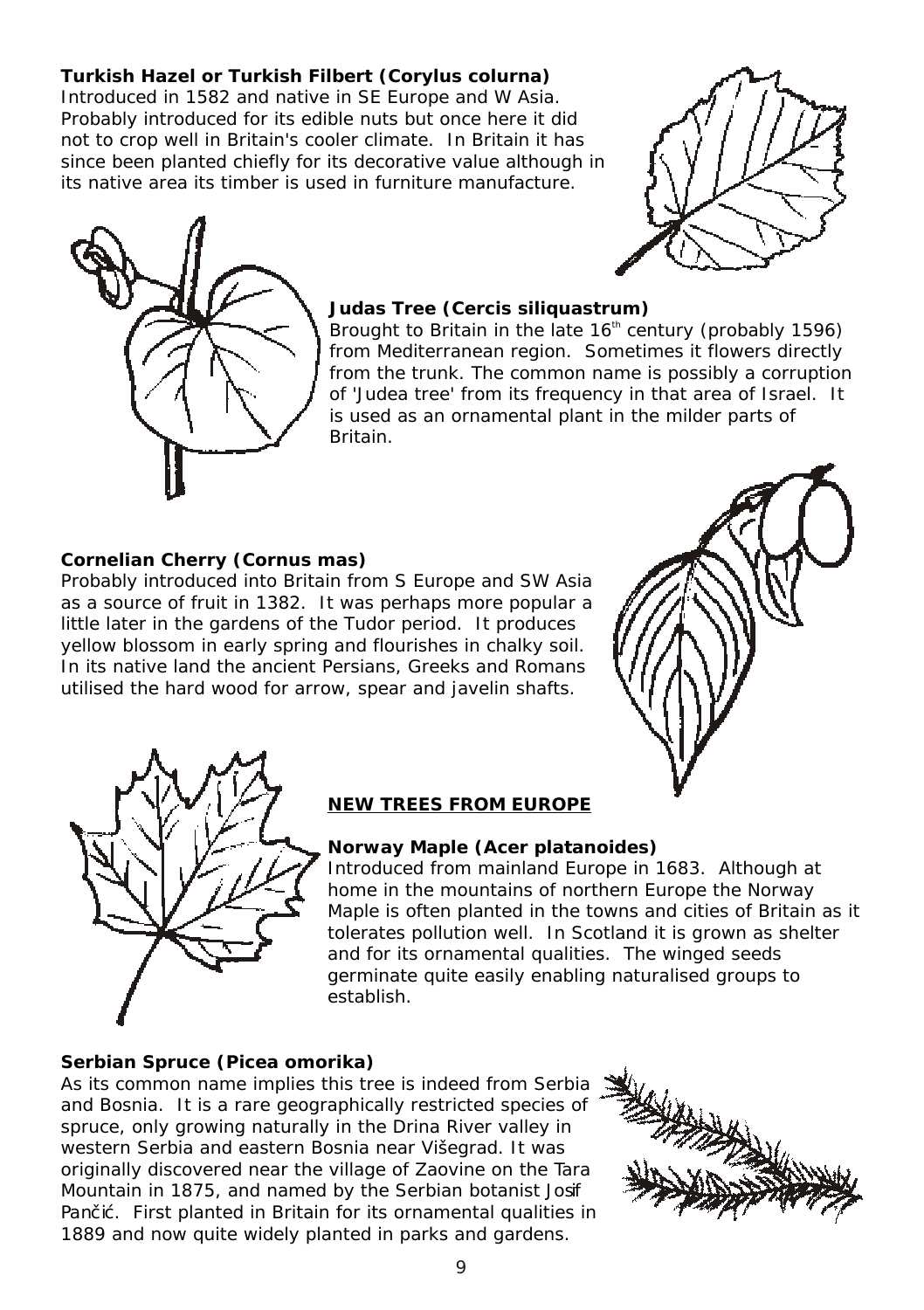#### **Dunkeld Larch (***Larix* **x** *eurolepis***)**

This hybrid larch is a conifer which first grew in Scotland in 1897 when two different parent trees, the Japanese Larch and the European Larch, were crossed. The resulting hybrid is a good tree of the mountains with a straight, tapering, conical trunk. The parent trees are naturally found separately in Japan and central Europe. The hybrid offspring can be nearly Japanese type or nearly European type but will grow faster, are hardier and more disease resistant than either parent. The timber is strong and durable and suitable for structural work with smaller timber popular as fencing posts. Before 1629 the parents were grown as ornamental and exotic garden trees.





#### **New American trees**

#### **Red Maple (***Acer rubrum***)**

Introduced from N. America where it is native from Newfoundland to Texas and was first recorded in Britain 1650. Naturally a tree of stream sides and swamps this species grows best in damper areas of Britain. It is planted for its ornamental value as it is flushed with red flowers in the spring and the leaves, that appear later, also turn to red, purple and yellow during the autumn. Often times even young leaves are tinged with red. The colour is a result of a high sugar content generated by abundant sunshine.

#### **Sweet Gum (***Liquidamber styraciflua***)**

From the south east United States this tree was first noted by the Spanish naturalist named Hernandez some time after the Spanish conquest of Mexico in 1519. The Latin name derives from the colour and texture of the gum the tree produces. Sweet gum was introduced to Fulham Palace in 1681. In Britain it is grown for its ornamental value, in particular the bright autumn colours, as the timber has no economic value. In the United States some use is made of the gum in adhesives, incense and perfumes.





#### **Tulip Tree (***Liriodendron tulipifera***)**

Introduced from eastern North America in 1688. Owing to the natural straightness and often unbranched nature of this tree's trunk the North American Indians used to use it for making their canoes. In a good summer the tree bears greenish-yellow tulip-like flowers. It is grown as an ornamental in Britain but elsewhere the easily worked timber is sometimes used in furniture manufacture.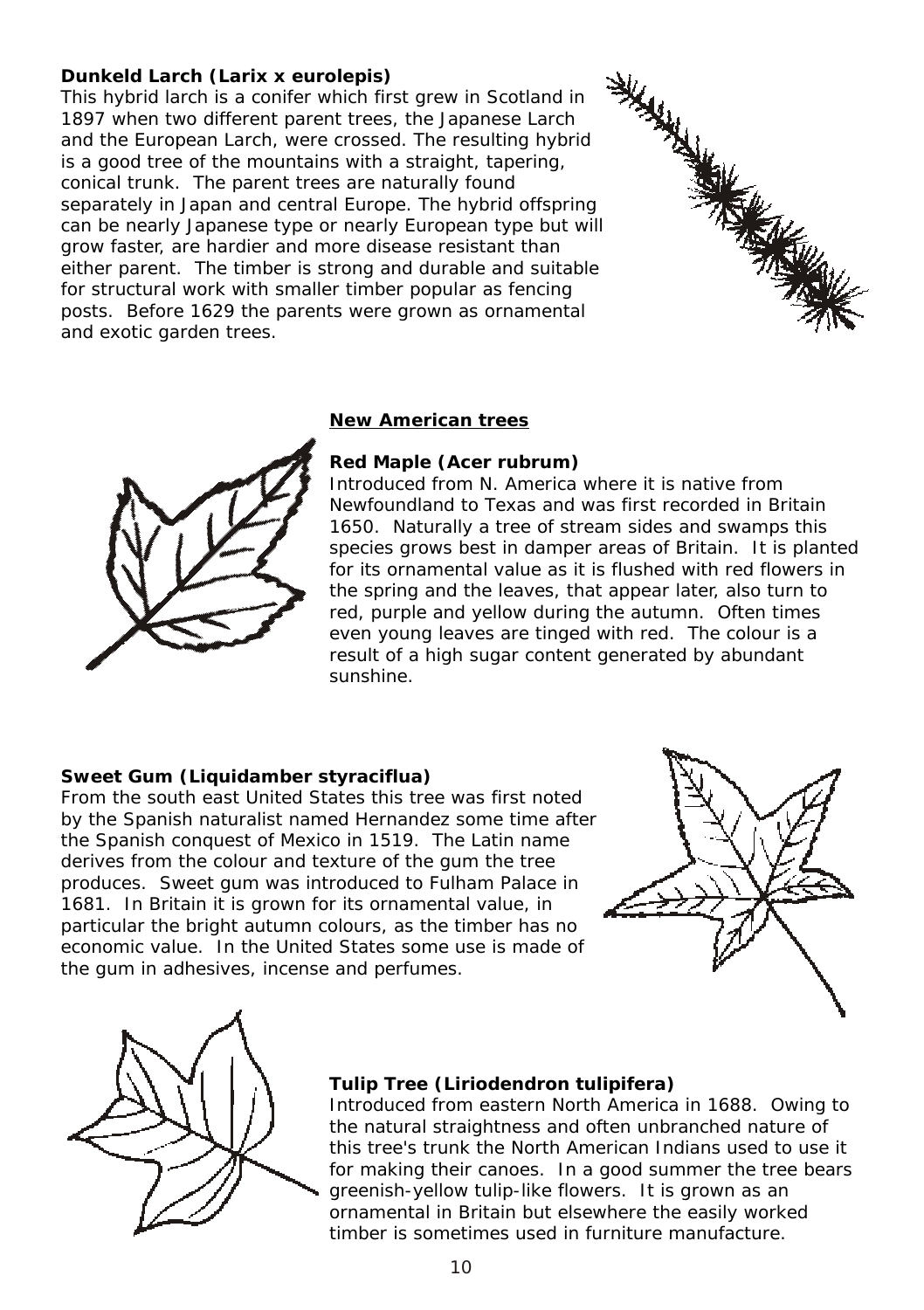#### 18<sup>th</sup> to 20<sup>th</sup> CENTURY INTRODUCTIONS

#### **Western Red Cedar (***Thuja plicata***)**

Originally from western North America it is the Provincial Tree of British Columbia and was once used by North American Indians for their canoes and totem poles. It was initially introduced into the UK as an ornamental tree in about 1850. In 1876 it was planted for the first time as a forest tree around Benmore, Scotland. In Britain the reddish-brown timber is now used extensively for garden sheds, roof shingles and cladding. It is not a true cedar but was misnamed by early European settlers in America.





#### **Tree of Heaven (***Ailanthus altissima***)**

Introduced in the mid-18<sup>th</sup> century from China. Grown for its ornamental properties this species is tolerant of pollution and, therefore, useful as a street tree in city environments. In Britain it prefers the warmer southern areas and is happy in quite dry conditions on lighter soils. When required branches can be hard pruned back without causing harm.

### **Southern Beech (***Nothofagus Antarctica***)**

Native to Chile and Argentina this tree was introduced to Britain during the early  $19<sup>th</sup>$  century as an ornamental. The leaves turn yellow to orange in the autumn. The pinkishbrown hard timber can be used for flooring and in furniture manufacture.





**Handkerchief Tree (***Davidia involucrate***)** Introduced in the late 19<sup>th</sup> century from central and western China where it is endangered. First described from a remote area of China by the French missionary Père David in 1868 after whom the tree derives its Latin name. Doctor Augustine Henry sent some seeds to Britain a while later but these were never sown. It was not until 1900 that Ernest Henry Wilson, after being falsely imprisoned for spying, nearly been drowned and having suffered a serious fever, managed to find a small grove of this rare tree and obtain more seed to send back to Britain. It is grown for the spectacular white flowers (actually bracts), resembling handkerchiefs, that adorn the tree during the summer.

#### **Paper-bark Maple (***Acer griseum)* Brought from China in 1901 by Ernest Henry Wilson (1876 - 1930). The E.H. Wilson Memorial Garden opened in Chipping Campden, Gloucester in 1984. The garden commemorates one of the world's most prolific plant collectors. 'Chinese' Wilson, as he became known, was born in Chipping Campden in 1876 and introduced to cultivation over 1,200 plants according to the National Council for the Conservation of Plants and Gardens. The paper-bark-maple is grown for ornament in Britain and as the English name implies the bark peels off in papery pieces to reveal new bark underneath. The new leaves are often pinkish and in autumn can turn red and crimson.

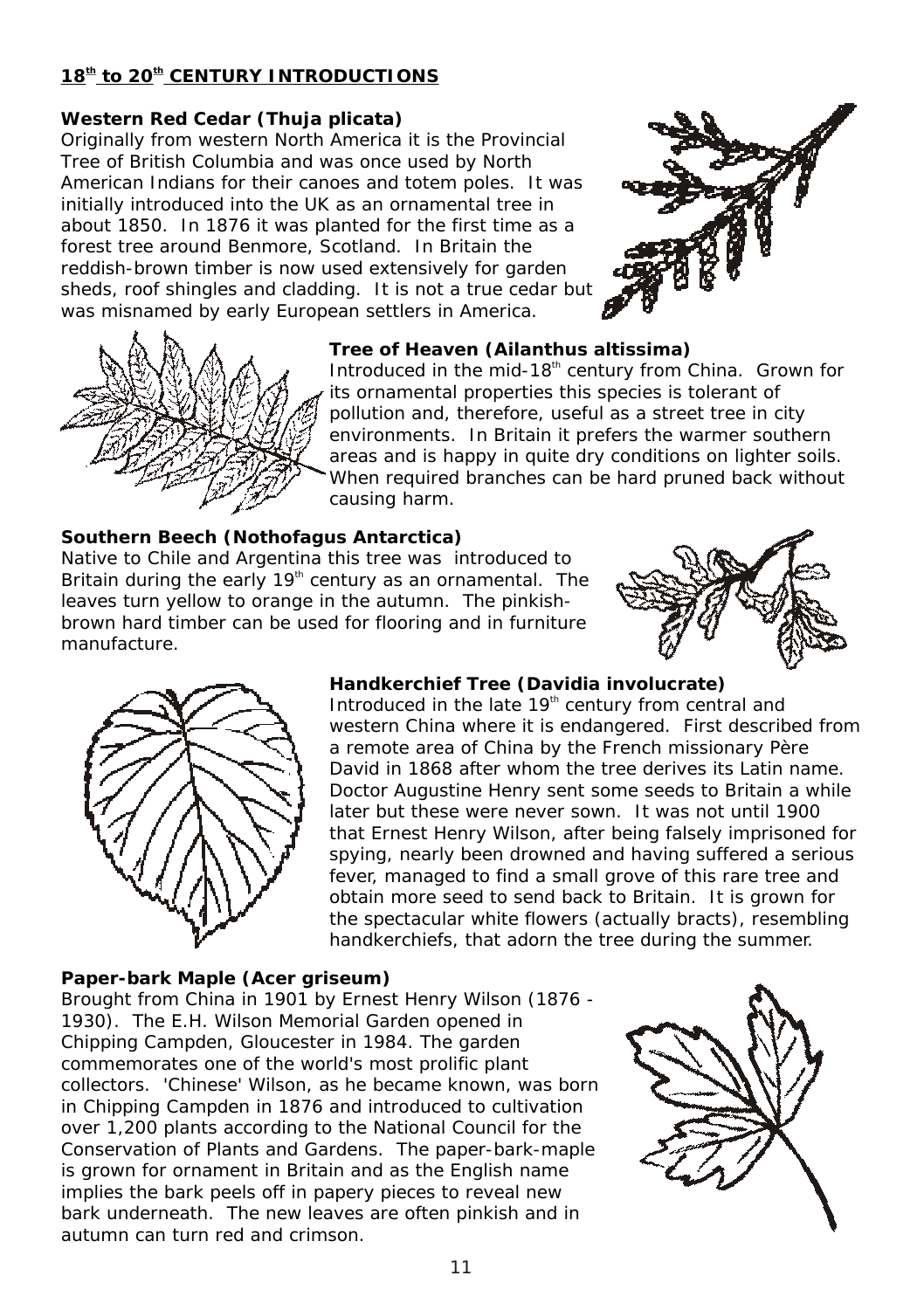### **The Plants in the Herbaceous Border**

#### **PRE-ROMAN**

#### **Opium Poppy (***Papaver somniferum***)**

Its original natural distribution is unknown since it has naturalised across huge areas of the world. Probably one of the oldest cultivated plants. The garden varieties developed in the west from the 1500s and do not have the narcotic content of their ancestors. Some produce edible seeds that are included in biscuits and sprinkled on bread.





#### **ROMAN PERIOD AD43 - AD410**

#### **Chives (***Allium schoenoprasum***)**

A native herb used for culinary flavouring and in salads. The leaves are cut for use but throughout the summer small pompoms of mauve flowers appear on taller stalks. Apparently the ancient Roman Emperor Nero ate chives to enhance his voice.

#### **Box (***Buxus sempervirens***)**

Native to northern Europe and southern Britain this slowgrowing small-leaved shrub has been used as garden hedging since the Roman Period. The species name 'sempervirens' is a reference to it being evergreen. If planted close together and regularly trimmed it can be shaped into very neat geometric hedges. Left to grow larger it can be cut into topiary figures of people or animals. There is evidence that the Romans planted geometric hedges of box at the famous Fishbourne Roman Palace in Hampshire. Box hedging has been popular at various times since and is still used today. Dense boxwood was used by the Romans to make flutes, boxes and other small items. Small sprigs of box are sometimes found in Roman coffins.





#### **Saffron Crocus (***Crocus sativus***)**

Probably native to Greece and perhaps adjacent lands. The lilac-coloured autumn flowers are sterile so reproduction is only by vegetative means. The Romans, Mongols, Arabs and Greeks grew it for its medicinal and culinary uses. The Romans used saffron oil as an ingredient in perfumes. Large-scale cultivation in England probably dates from the 1340s. Its commercial importance to Saffron Walden in Essex is reflected in the town's name and its depiction on the town's crest. The flower is the source of both red and yellow dye and spice produced from the stamens and stigmas. It takes about 152,000 flowers to yield 1kg of saffron and this fact alone helps make it the most expensive of spices. Saffron dye was extremely important until the  $19<sup>th</sup>$  century when synthetic replacements were developed.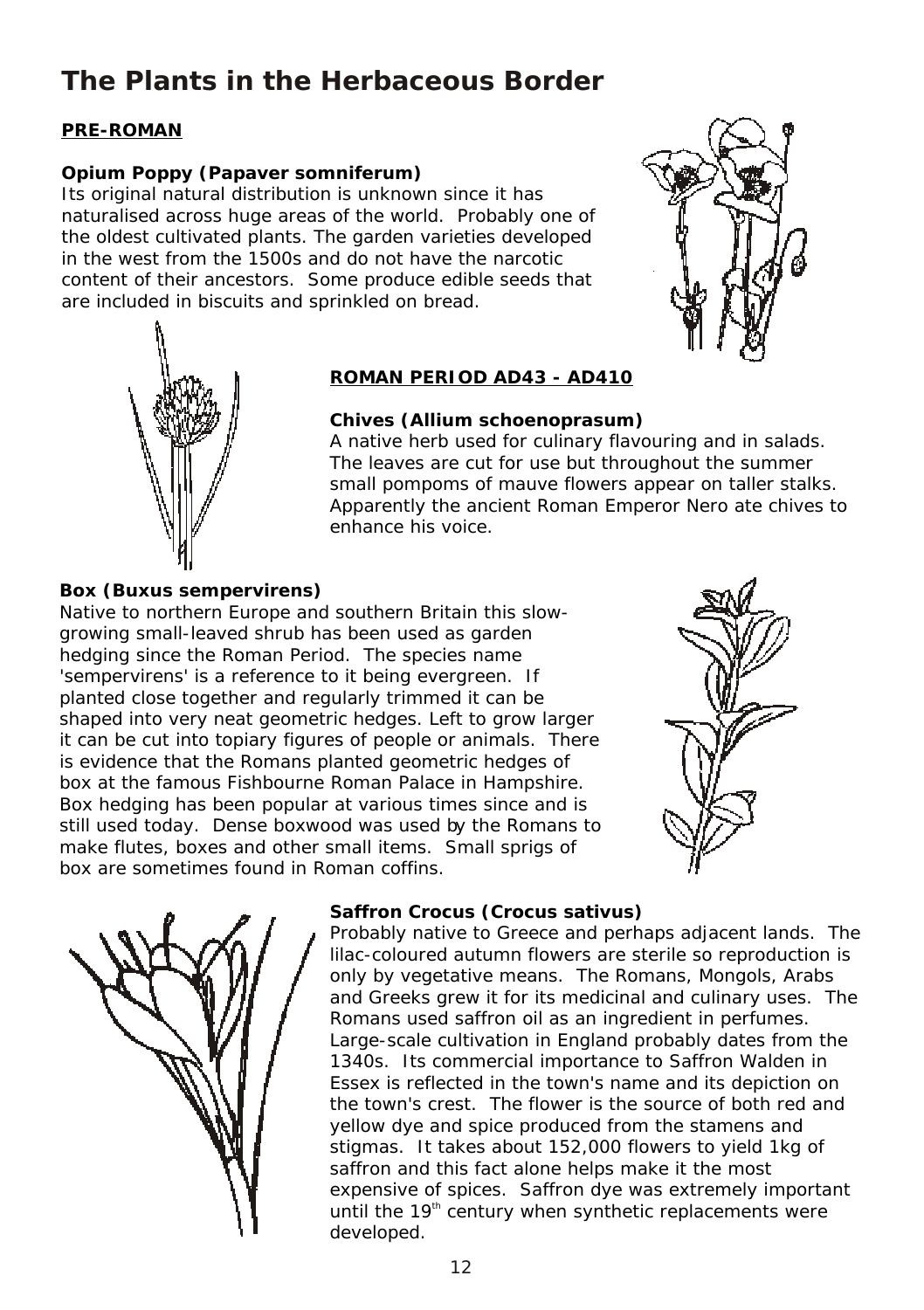#### **Garden Thyme (***Thymus vulgaris***)**

Native to the western Mediterranean as far east as southern Italy this herb is now mainly used as a food flavouring. It can sometimes be found growing on old walls and stony banks similar to its native habitat. The small grey-green leaves form cushions that bear little purple to white flowers in late spring and early summer. The Romans used oil of thyme for massage and added it to bathing water. Thyme's name is derived from either 'thumus' which is Greek for 'courage' or from 'thymon' meaning 'to fumigate'.





#### **Rosemary (***Rosmarinus officinalis***)**

This small shrub is native to the Mediterranean region. Its name comes from 'ros marinus' meaning 'dew of the sea' or 'sea spray' as it was thought to grow best in coastal regions. Its aromatic leaves can be used as flavouring but Ancient Greek students are said to have twined it in their hair in the belief it might improve their memory. In late spring or early summer it bears many small mauve flowers.

#### **Lesser Periwinkle (***Vinca minor***)**

Probably introduced to Britain from mainland Europe by the Romans or perhaps a little later. The related, and similar, greater periwinkle (*Vinca major*) was introduced from around the Mediterranean. Both have a sprawling habit and often occur around human habitation. Its pliable stems and pretty flowers made it useful in wreaths and garlands. The attractive mauve flowers appear from spring to autumn.





#### **NORMAN PERIOD 1066 - 1154**

**Wallflower (***Erysimum chieri syn. Cheiranthus cheiri***)** Originally from the eastern Mediterranean the first plants might have arrived as seed with building stone imported by the Normans to build their castles and religious buildings. Pevensey Castle, near Eastbourne, is a good place to see masses of yellow wallflowers growing on the ancient stone walls during the spring. At such a site the origins of the English name become obvious. Our specimens here are of a modern garden variety.

#### **Wild Carnation (***Dianthus caryophyllus***)**

Although brought early into cultivation throughout Europe this plant originates from around the Mediterranean. The Spanish used to dip the clove-scented flowers into wine to add flavour to the drink. This idea spread and with it cultivation of the flower followed. Even today the remains of Norman castles in France and England sometimes have relic populations of the flower growing on and about their walls. The word 'carnation' appears to have entered the English language in 1538 and may be a corruption of 'coronation' based on their use in ceremonial crowns in ancient Greece. Wild flowers are usually pink but the garden varieties vary to deep red. The representative here is *Dianthus deltoides*.

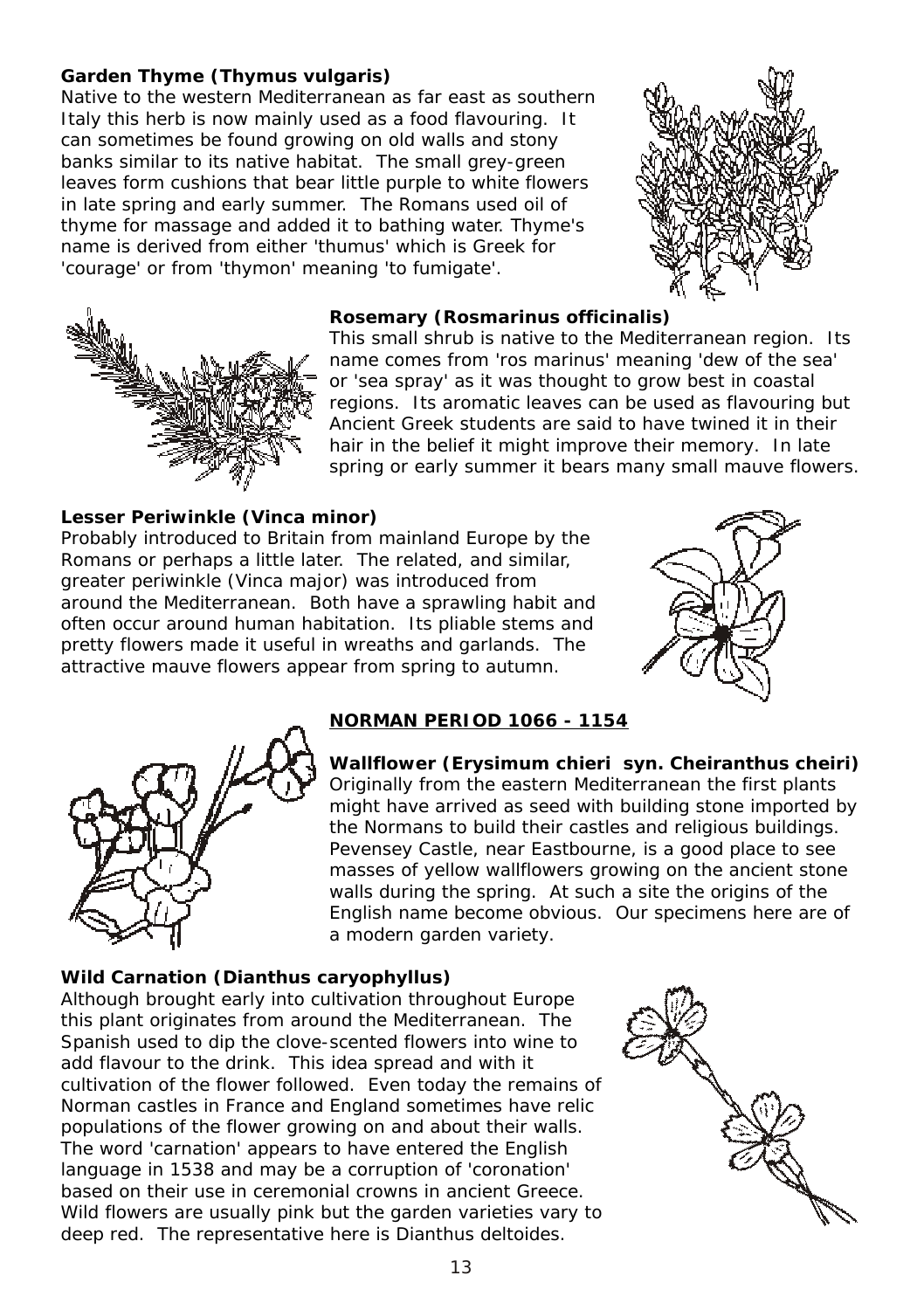**English or Pot Marigold (***Calandula officinalis***)** Native to southern Europe this Marigold was originally grown as a source of dye and food, hence the Pot Marigold name. Its decorative qualities were only fully appreciated in later centuries.





#### **MEDIEVAL 1154 - 1485**

**Sweet Margoram (***Origanum majorana***)** Circa 1200

Brought to Britain from south west Europe and Turkey for use as flavouring. The plant has clusters of small purplish flowers during early to mid-summer. The related but native *Origanum vulgare* has been substituted in this planting.

#### **Soapwort (***Saponaria officinalis***)**  $Circa 1200$

Introduced from south west Asia. As the name suggests the plant has cleansing properties. The substance saponin, present in the roots, produces lather when added to water. The flowers of soapwort open in the evening. The very similar related species grown here is *Saponaria ocymoides,* a lower, mat-forming species with pink flowers in summer.





#### **Lavender (***Lavandula angustifolia***)** Circa 1265 (perhaps much earlier)

The western Mediterranean is this species' native home. The name derives from 'lavare' or 'lavo' meaning 'to wash'. *Angustifolia* relates to the narrow leaves. Many kinds of lavender have been valued through time for their aromatic and cleansing properties. In mid to late summer the plant produces spikes of fragrant mauve flowers much loved by bees.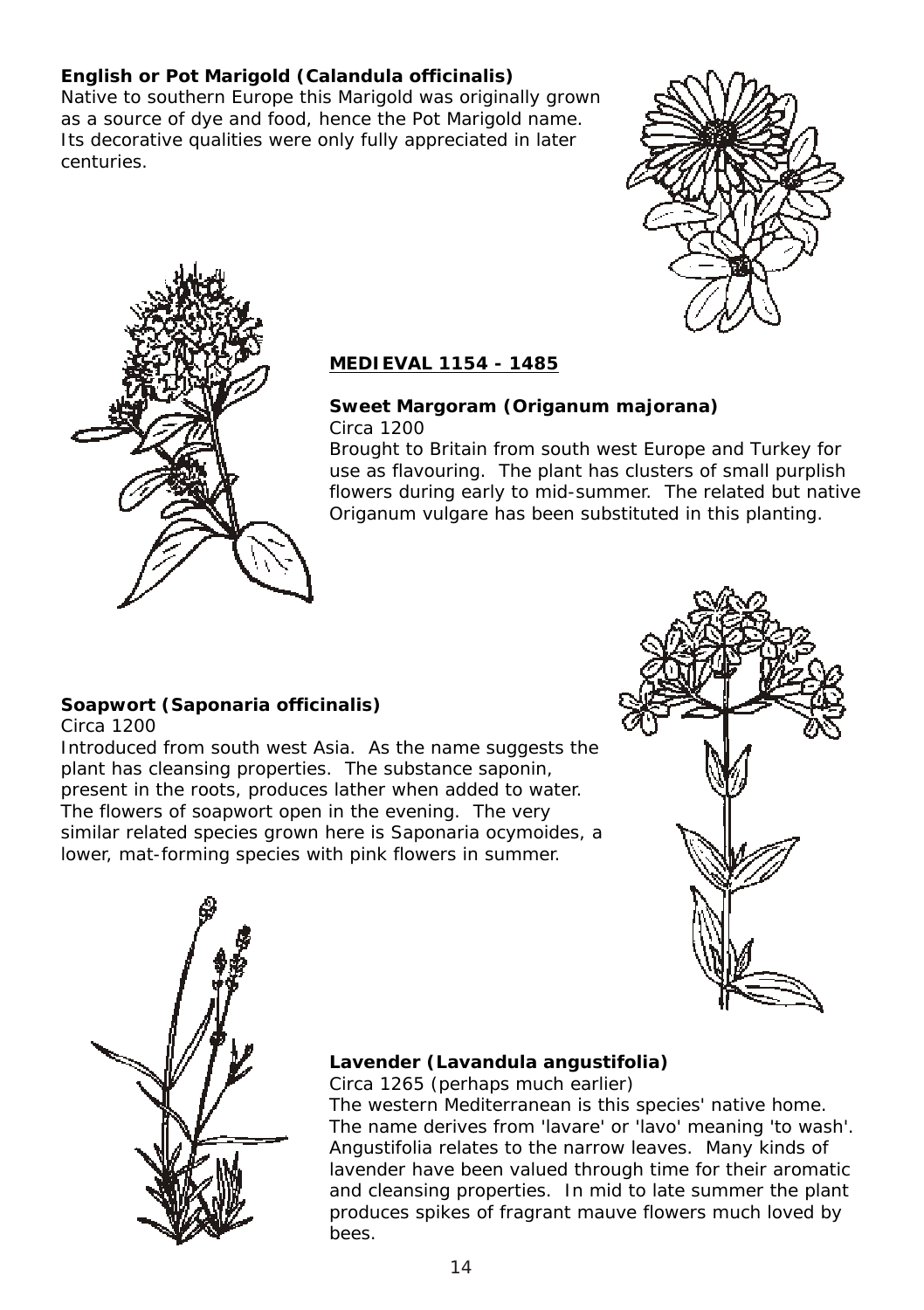#### **Dutch Crocus (***Crocus vernus***)** Circa 1350

This is a spring-flowering crocus species that produces flowers of purple and lilac. Native from western Asia through central Europe to Italy. By the Victorian era, *Crocus vernus* had reached such a level of popularity in Britain that entire spring carpet-beds were devoted to the flowers. *Crocus vernus* 'Purpureus Grandiflora', introduced in 1870 and boasting rich purple blossoms, is probably the oldest purple Dutch crocus still available commercially.





#### **Autumn Crocus (***Crocus nudiflorus***)** Circa 1400

Native to the mountain meadows of the French-Spanish border area this autumn-flowering purple crocus was first described from England where there are long-established naturalised populations. There is evidence that this species was used as a source of saffron by the herbalists of the Knights of St John of Jerusalem since many of the English populations are at locations formerly occupied by them. It has also been shown that their stigmas contain the same chemicals as those of the true saffron crocus, *Crocus sativus*, even if they are a lot smaller.

#### **TUDOR 1485 - 1603**

#### **Snowdrop (***Galanthus nivalis***)**

 $15<sup>th</sup>$  Century

It is doubtful that the familiar snowdrop is native to Britain. It appears to have originated in the region extending from the Pyrenees to the Ukraine and may have been brought by monks for their monastery gardens. Whist it was thought the bulbs had healing properties for cuts and wounds the flower was also considered symbolic of hope and purity. The short narrow leaves and white flowers both appear in the winter.





#### **African Marigold (***Tagetes* **erecta)** 1535

North Europeans thought this plant might have started life in India, Peru or China although it was first brought back from Tunisa and given the English name of African Marigold. However, it was later found to be a native of Mexico from where Spanish conquistadors, perhaps unknowingly, brought it back to Spain and then introduced it to North Africa. The large-headed bright orange and yellow coloured garden varieties grow easily and often selfseed.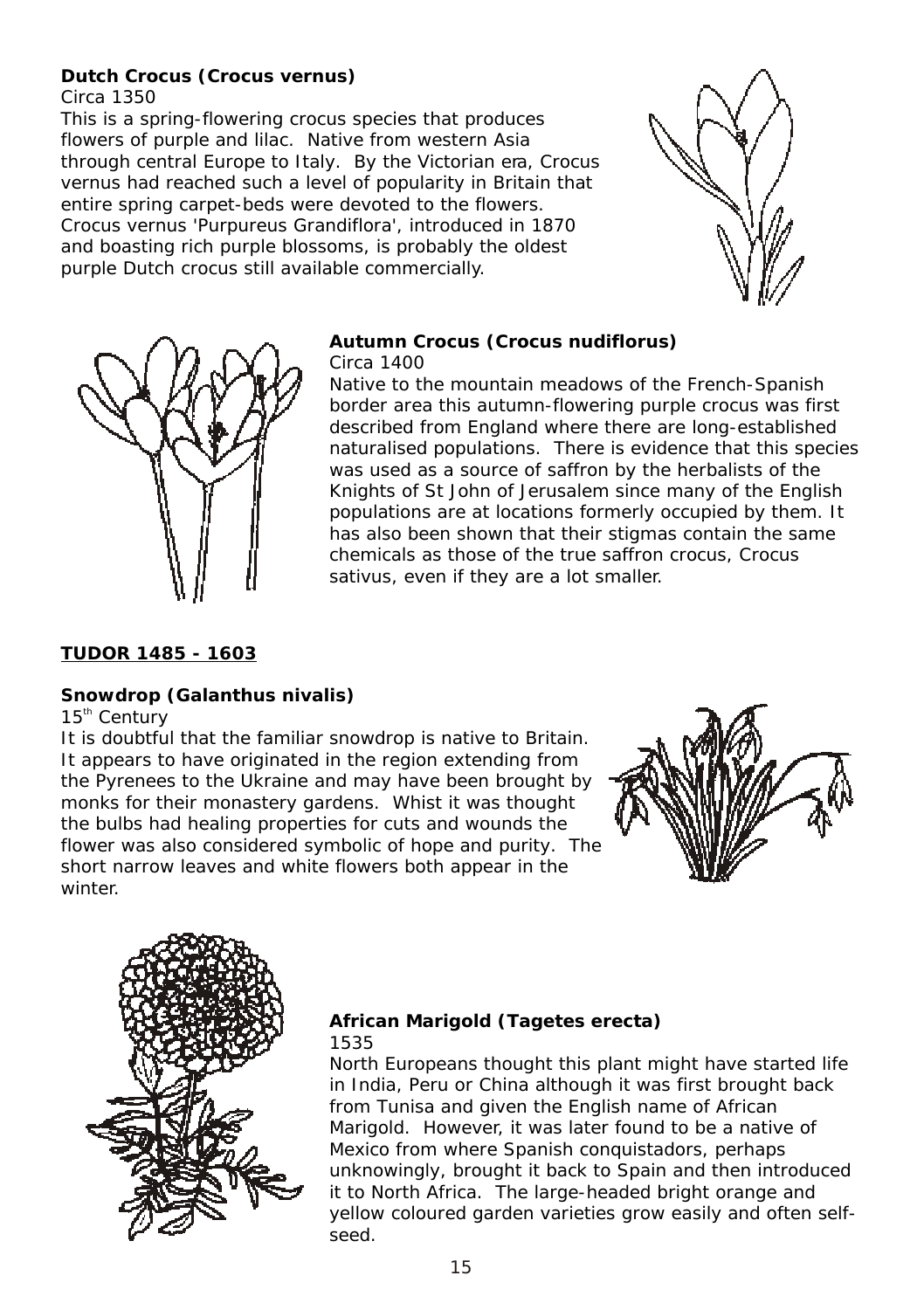#### **French Lavender (***Lavandula stoechas***)** 1550

Brought to Britain from south west France. Like other lavenders it is valued for its aromatic and cleansing properties. Spikes of purple flowers topped with a conspicuous tuft of purple bracts appear from late spring and on through the summer.





**Dyer's Chamomile (***Anthemis tinctoria***)** 1561

Native to parts of mainland Europe, the Caucasus region, Turkey and Iran. The plant is important for the yellow dye that can be extracted from the daisy-like flowers which appear in summer. Our garden variety is 'Sauce Hollandaise'.

**Yellow Day-Lily (***Hemerocallis lilioasphodelus***)** Circa 1570

In China, this plant's native home, day-lily flowers are sometime grown to eat. In the west they are grown for ornament. The name derives from the fact that the flowers only last a short time although modern plant breeders have managed to extend this in some varieties.





**Love-in-a-mist (***Nigella damascena***)** 1570

Although from the Mediterranean region and north Africa early on gardeners thought the plant came from around Damascus, in modern-day Syria, and hence the specific name. The generic name 'Nigella' is derived from the Latin word 'niger', meaning black, and is the colour of the seeds. It is very much at home in wild and rocky places and readily self-seeds. In summer it bears attractive pale blue flowers followed by long-lasting seed capsules.

#### **French Marigold (***Tagetes patula***)** 1572

Despite the name this longstanding garden favourite originates from Mexico and was introduced to southern Europe before coming to Britain from France. Its path to Britain is similar to that of the earlier African Marigold but the common name reflects its introduction into Britain by French Huguenot refugees. Despite the pungent scent of the attractive orangey-yellow and red flowers the plant is very popular and will readily self seed.

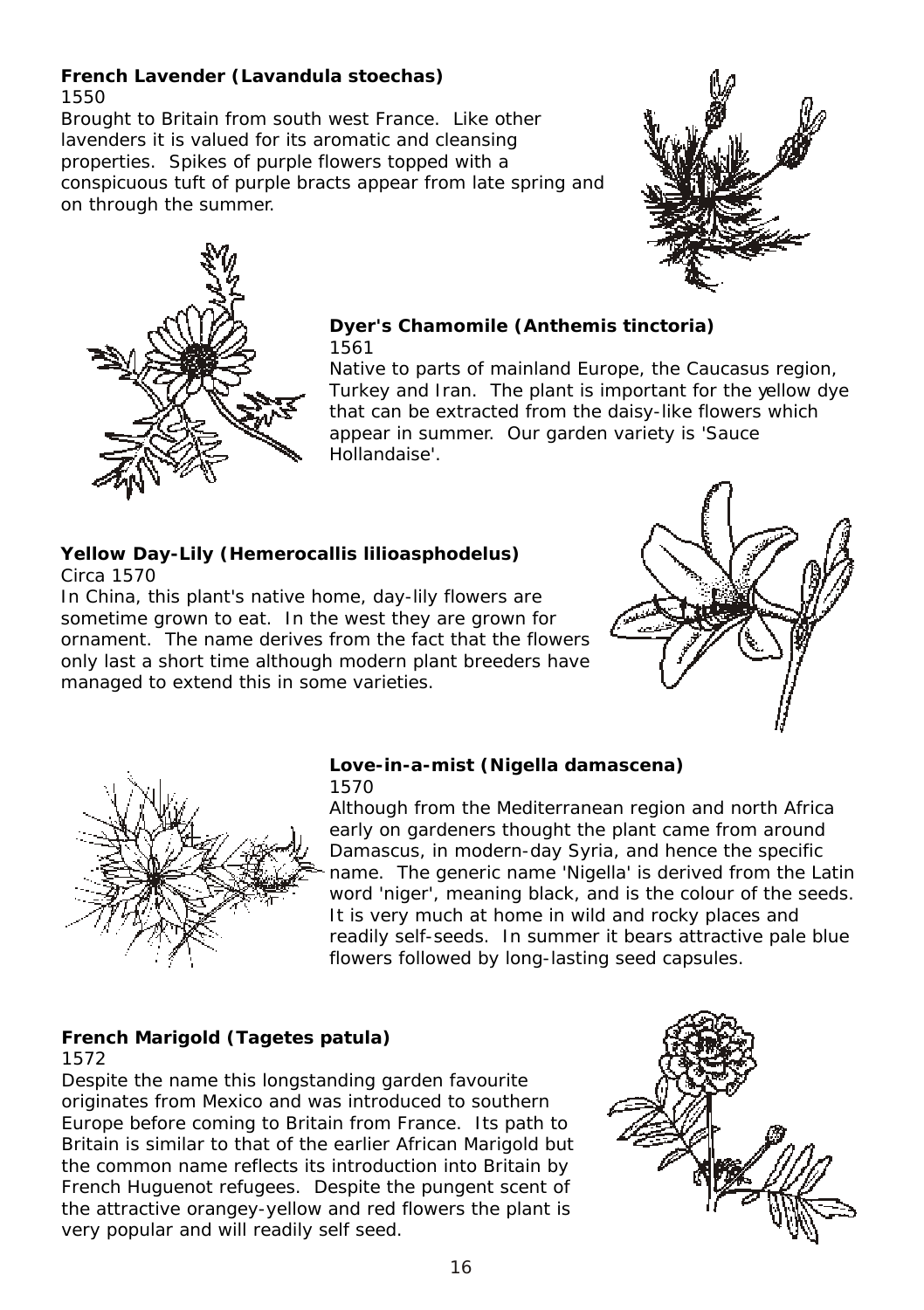#### **Rock Crane's-bill (***Geranium macrorrhizum***)** 1575

Southern Europe was this plant's native home. Used for decoration, the flowers, in shades from light to dark pink, appear in early summer. The name derives from the Greek for a crane (the bird) as the seed pods look a bit like cranes bills.





**Day Lily (***Hemerocallis fulva***)** 1576 - 1596

This is one of several species of day lily that were imported from Asia and probably eastern Europe during the mid to late  $14<sup>th</sup>$  century. Evidence shows that they were in cultivation in China, where they originated, by the 12th century where the flowers were treated as a vegetable. Like the Yellow Day-Lily the orangey-brown infertile flowers appear mid-summer onwards and often only last a day each. The plant spreads by underground rhizomes and can eventually form large colonies. The facility of the rhizomes to help bind and stabilise the soil has sometimes been used in the United States to help alleviate erosion problems.

#### **Yellow Crocus (***Crocus flavus***)** Circa 1579

At home on stony slopes in south-eastern Europe including western Turkey. It produces yellow-orange flowers during the spring and was popular in knot gardens and symmetrical raised beds.





**Common Turk's-cap Lily (***Lilium martagon***)** 1596

Now naturalised in some places but originally from the European mainland and as far east as Mongolia. The trumpet-shaped summer flowers have reflexed (back-bent) petals that give them a shape reminiscent of a kind of Turkish turban (called a 'martagan' in Turkish) and hence their common name. Many different coloured varieties are nowadays available.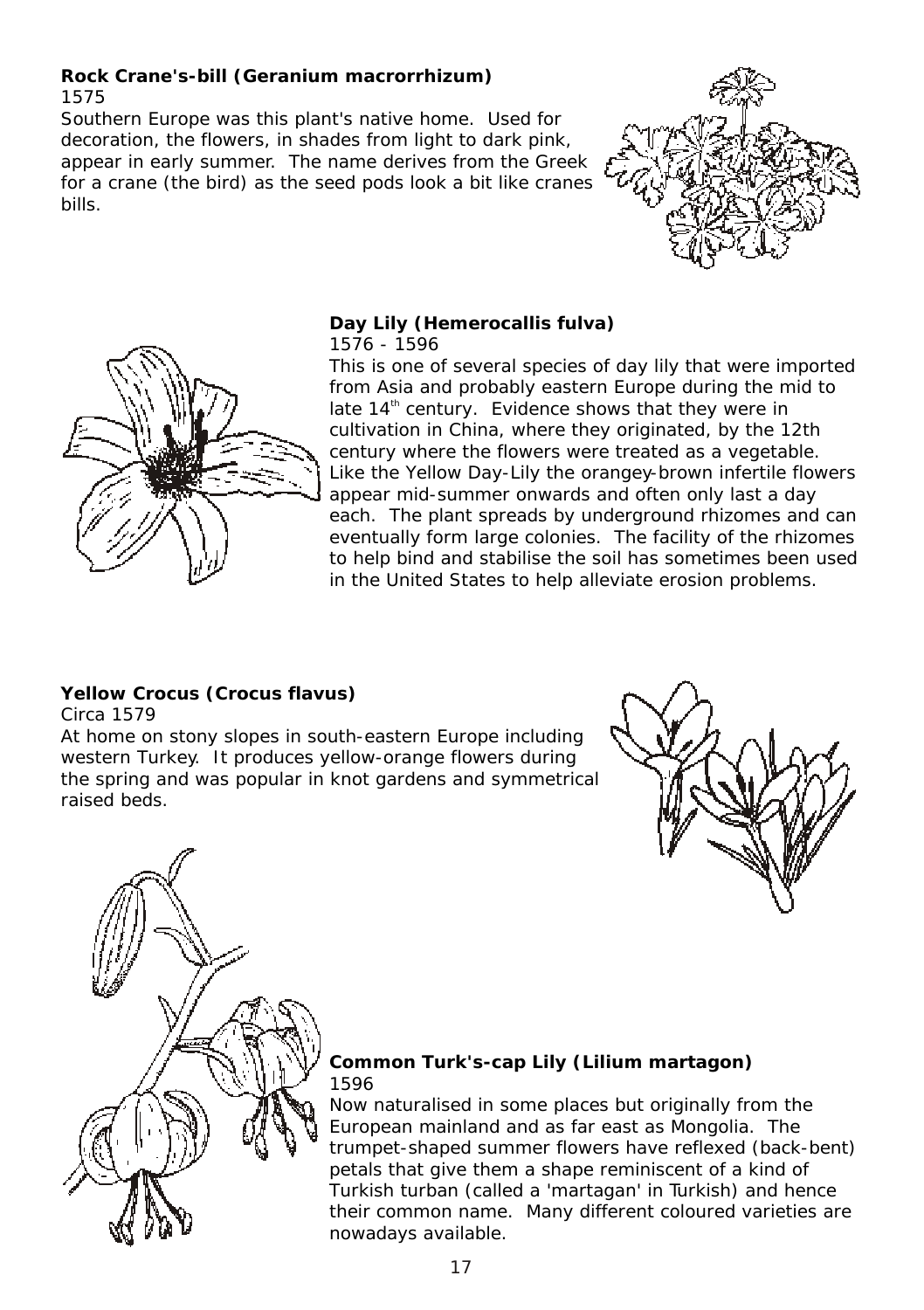#### **STUART 1603 - 1714**

**Golden Garlic (***Allium moly***)** 1604 or perhaps a little earlier.

Native to southwest and southern Europe the Elizabethans called all garlics 'molies'. Grown for its attractive yellow summer flowers and not used for food despite the reference to garlic in its common name.





**Cuban Lily (***Scilla peruviana***)** 1607

Originating from Portugal, Spain, Italy and North Africa and, despite its name, nothing to do with the countries of Cuba or Peru but was apparently named after the ship, 'The Peru', that first arrived in England with bulbs from Spain. The leaves remain all year but during early summer the plant produces heads of purplish-blue flowers.

Circa 1620 **Autumn-flowering Crocus (***Crocus serotinus* **subs.** *clusii***)**

Introduced from Portugal and western Spain it was popularly used in the knot gardens of the period. In autumn it produces deep to pale lilac flowers with the leaves appearing as the blooms fade.





**African Blue Lily (***Agapanthus africanus***)** 1629

Native to the area around the Cape of Good Hope, South Africa. The variety here is 'Big Blue' which produces heads of trumpet-shaped rich blue flowers in mid to late summer. *Agapanthus praecox* subs. *orientalis* is very similar to *Agapanthus africanus* and was introduced from the same region a in around 1650.

#### **Christmas Rose (***Helleborus niger***)** 1629

Brought from its native area of central and southern Europe including Austria, Switzerland and Italy. It is possible that the date given represents the second introduction of the plant to Britain. From early winter purple-marked stems bear white or pinkish flushed flowers about 4.5 to 8cm across. The time of flowering gives this plant its common name. *Helleborus* is the old Greek name for the plant. The specific name '*niger*', perhaps surprisingly, refers to the black colour of the roots.

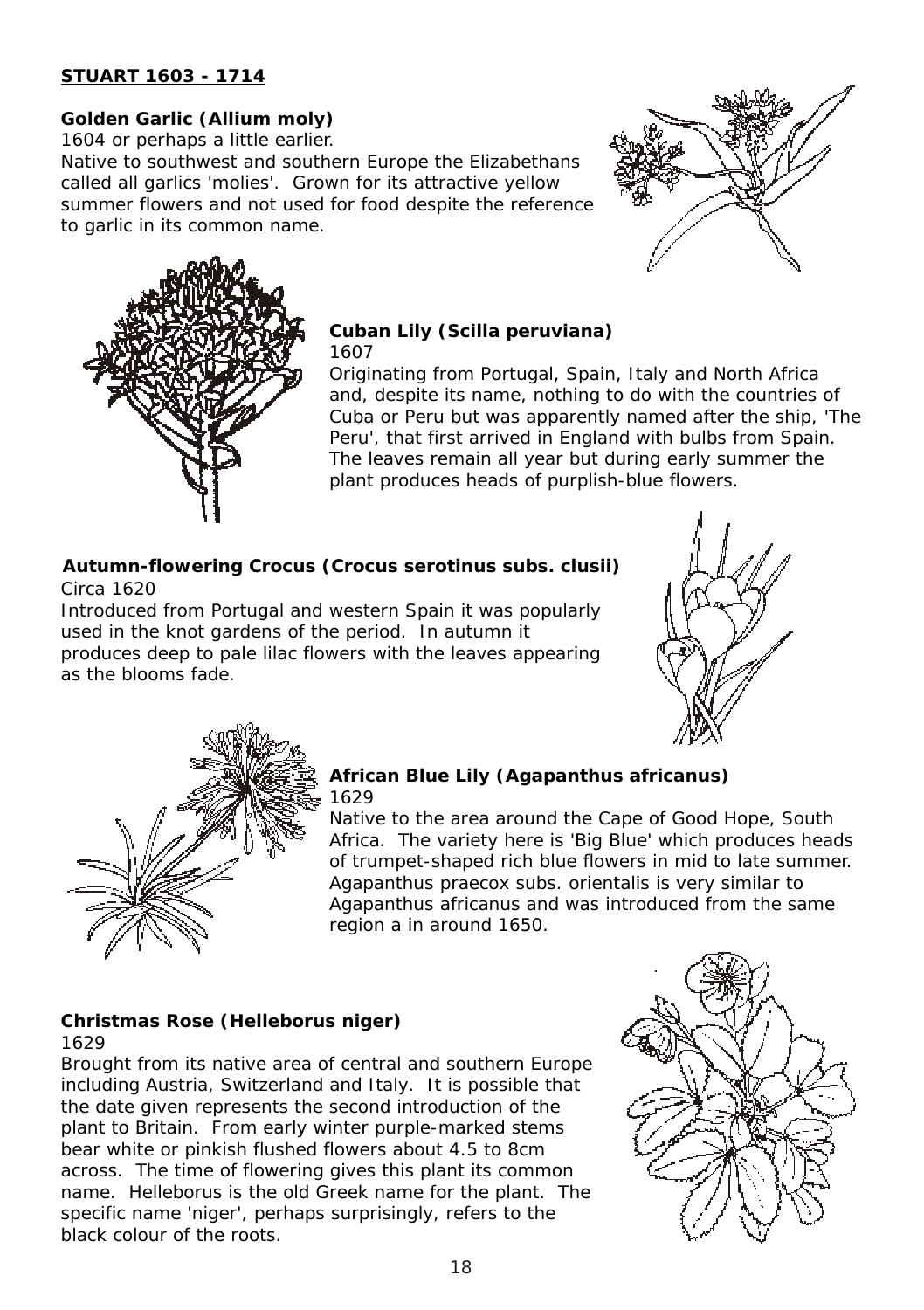1629 **Tradescant's Spiderwort (***Tradescantia x andersoniana***)**

Native to the eastern United States the plant was originally brought back to Britain by John Tradescant the Younger, Royal Gardener to Charles I. It was originally named *Tradescantia virginiana*. The plant bears three-petalled purple, blue, pink, white or red flowers from early summer to autumn.





**Guernsey Lily (***Nerine sarniensis***)** 1659

At home in the Northern and Western Cape of South Africa. Sometime in the 1650s a ship carrying *Nerine* bulbs was wrecked on the shores of Guernsey where, by chance, some managed to grow in the sand dunes. Botanists noticed the plant but believed it was from Japan as that was where the ship was thought to have originated. The plant's true origin was later recognised as South Africa but the species was named *sarniensis* after Sarnia the classical name for the Channel Islands. Its bright orange-red flowers appear in the autumn.

#### **Michaelmas Daisy (***Aster novae-belgii)* **New England Aster (***Aster novae-angliae***)** 1710

Both of these originate in North America and are attractive for their relatively late flowering period from late summer to mid-autumn. The specific name '*novae-belgii*' is a reference to New Belgium, the old name for the area around New York where the plant was probably first noticed. The second, '*novae-angliae*' is a reference to New England. Our varieties here are typical representatives with *Aster novae-angliae* being the taller of the pair.





**'Geranium'**

#### 1710 and 1714 respectively **(***Pelargonium zonale* **and** *Pelargonium inquinans***)**

The ancestry of most garden varieties leads back to plants native to South Africa. The two species *P. zonale* and *P. inquinans* were hybridised in 1844 to produce the first bright scarlet garden 'Geranium'. 'Geranium' is the commonly misused name for *Pelargonium*. *Pelargonium* varies in several ways from *Geranium*. The *Pelargonium*  flower has five petals of which the two upper ones are normally larger than the others and may be colourblotched. *Geranium* petals, however, are all the same size and colour and the flowers are born individually on separate stems. *Pelargonium* flowers are in clusters at the end of long stalks. The name *Pelargonium* comes from the Greek 'pelargos', meaning stork, owing to the resemblance between the fruiting body and a stork's beak.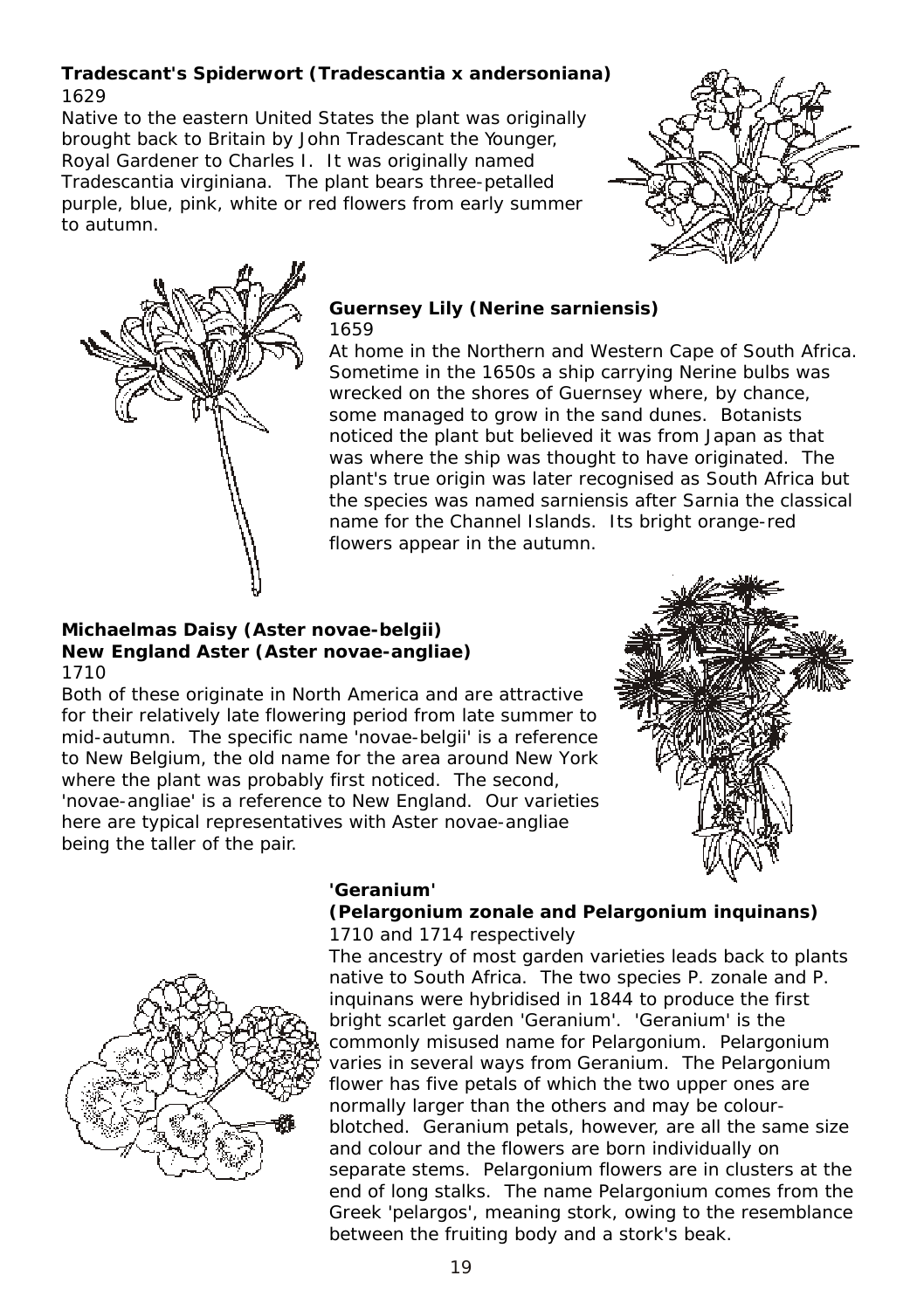#### **Arum Lily (***Zantedeschia aethiopica***)** 1731

Introduced from South Africa and Lesotho where it can be found in moist soils often around lake margins. Despite its specific name *aethiopica* it has nothing to do with Ethiopia. From late spring to mid-summer it bears white trumpetshaped spathes. (Spathe - A hood-like structure that protects the spadix which is itself covered in minute flowers.)





**Perennial Phlox (***Phlox paniculata***)** 1732

Originating in the eastern United States, seeds were probably first sent from Virginia by Mark Catesby to Dr. James Shepherd at Eltham where they were grown for the first time in this country. *Phlox paniculata* is the parent of the summer garden Phlox grown here that flowers in white and shades of red, pink and mauve.

**Elephant's Ears (***Bergenia crassifolia***)** 1765

Native to Russia and Siberia, where it grows in meadows, rocky moorland and damp woods. The genus is named after a botanist called Carl von Bergen (1704 - 1760). In late winter and early spring nodding heads of purplish flowers appear.





#### **Sisyrinchium (***Sisyrinchium striatum***)** 1778

This clump-forming plant originates from Chile and Argentina. The long stiff leaves are accompanied by stems with clusters of creamy-yellow flowers during early to midsummer.

#### **Lamb's Ears (***Stachys byzantina***)** 1782

Originating in the Caucasus region and Iran this plant was introduced to Britain by William Pitcairne (1711 - 1791) who was a physician at St. Bartholomew's Hospital, London. Pitcairne had his own private botanic garden at Islington. The erect stems bear spikes of pinkish-purple flowers from early summer to autumn. The felted leaves help prevent water loss in dry conditions but can lead to water logging and then mildew infection in our wetter British climate.

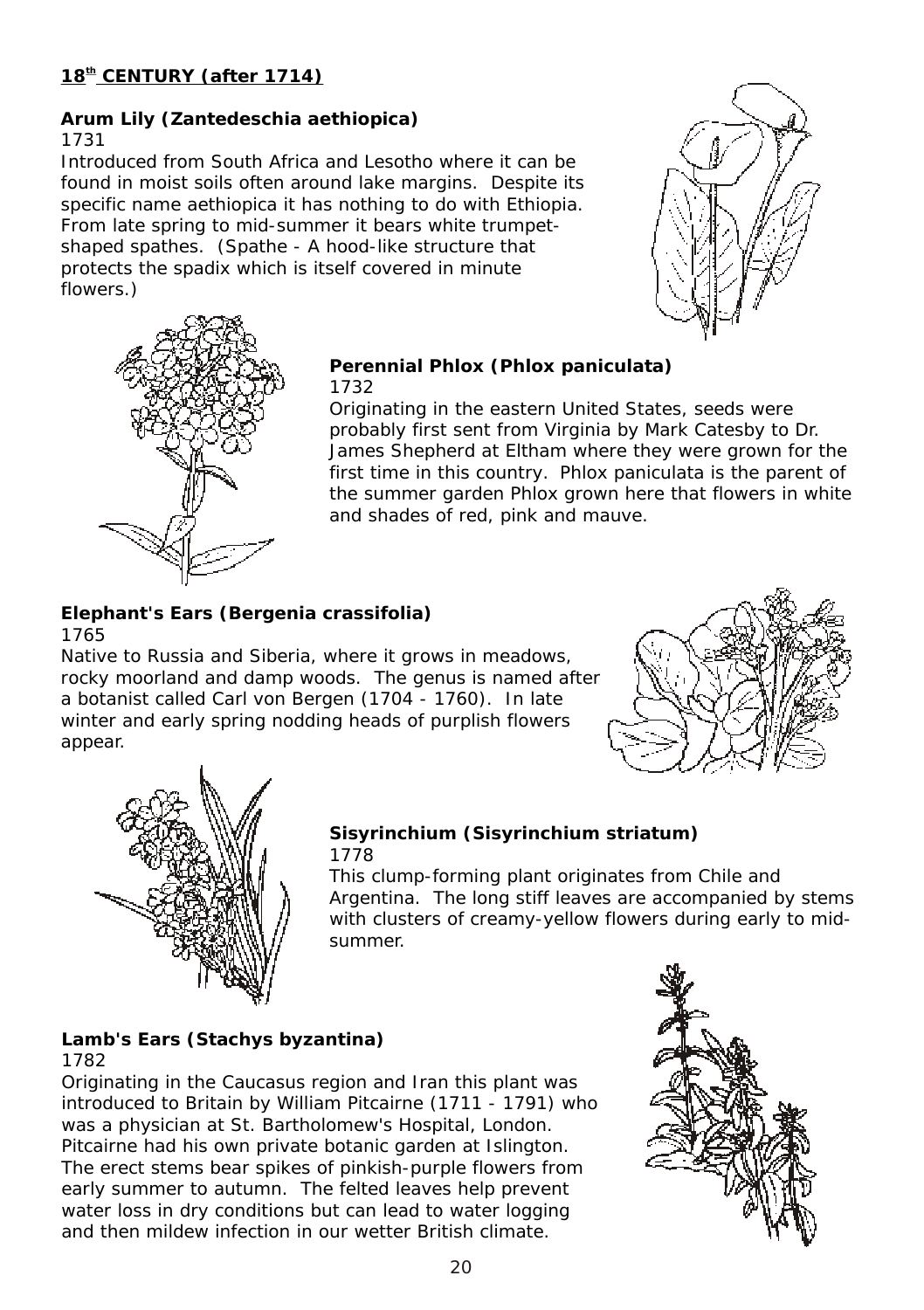**Astelia (***Astelia nervosa***)** 1803

*Astelia nervosa* originates from New Zealand where it grows in peaty soil in sub-alpine and mountainous areas. In summer the arching foliage is accompanied by long stalks of greenish-yellow or purplish flowers. This is followed, in female plants, by orange or red berries.





**Catmint (***Nepeta racemosa* formerly *Nepeta mussinii***)** 1803

Native to Caucasus, Turkey, north and north west Iran. Seeds were first sent back to Britain by plant collector Count Mussin Puschkin after whom the species was originally named. The name *Nepeta* was used for this plant by the Roman author Pliny the Elder (23AD to August 24<sup>th</sup> 79AD) and may have been called after the Italian town of Nepi. The common name results from the fact that cats are attracted by the chemical nepetalactone which is present in the plant. Records show that plants first flowered at Kew Gardens in 1803. The small heads of deep violet to lilac-blue flowers appear in summer. Nowadays garden hybrids are most commonly grown rather than the pure species.

#### **Blanket Flower (***Gaillardia aristata***)** 1812

A native perennial of the North American Plains where it enjoys hot, dry conditions in well-drained soil. The plant will flower from spring through to late summer and is drought tolerant when established. The generic name is after Gaillard de Charentoneau an 18<sup>th</sup> century French magistrate and patron of botany. The species name, *aristata*, is a reference to the bristly receptacle below the flowerhead. The common name appears to be from its ability to form. large colonies. The plant was 'discovered' in 1805 by the explorers Lewis and Clark when they were in Montana travelling west towards the Pacific. President Thomas Jefferson had sent the expedition to see if Americans could journey overland to the Pacific Ocean by following two rivers originating in the Rockies, the east-flowing Missouri and the west-flowing Columbia.





**Hellebore (***Helleborus purpurascens***)** 1817

A native of south east Poland, east and north Hungary, the western Ukraine and Slovakia. From mid-winter to early spring the plant produces purplish or slate-grey flowers that are often flushed with pink or purple. The leaves appear after flowering. The substitute plant here is *Helleborus orientalis*.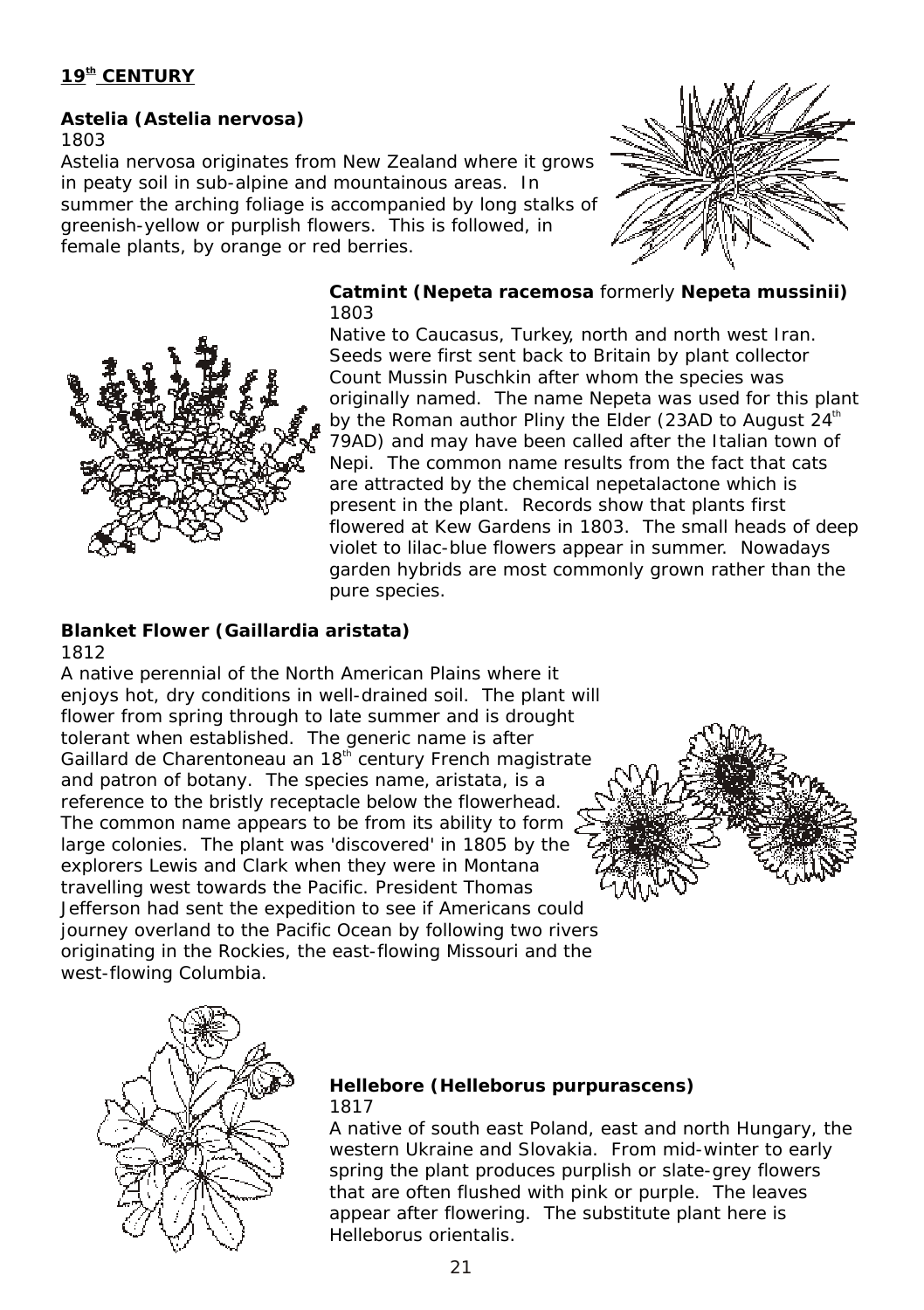#### **Cosmos (***Cosmos atrosanguineus***)** 1835

This species originated in the scrublands and meadows of Mexico. The name *Cosmos* derives from the Greek word for beautiful and *atrosanguineus* from the Latin for the deep blood-red colour of the mid-summer to autumn flowers. The flower's scent is of chocolate. It is thought that some *Cosmos* species may be ancestral relatives of the garden Dahlias.





**Lady's Mantle (***Alchemilla mollis***)** 1874

Native to the east Carpathians, Caucasus and Turkey and 'discovered' by the Austrian plant hunter Thomas Pilcher. The name *Alchemilla* derives from Arabic and suggests its former use in alchemy. The common name was originally in the slightly extended form of 'Our Lady's Mantle' because the scalloped shape of the leaves was thought to resemble the mantle (cloak) of the Virgin Mary. The plant bears tiny greenish-yellow flowers from early summer to autumn.

**Nerine (***Nerine bowdenii***)** 1889

Found growing in the mountain regions of South Africa this *Nerine* was discovered by a government surveyor, Athelstan Bowden. He sent some to his mother in Devon and a few years later experts from Kew Gardens recognised it as a new species and named it after Bowden. The plant is quite hardy and easier to grow in Britain than some other *Nerine*  species.





#### **th 20 CENTURY**

**Corsican Hellebore (***Helleborus argutifolius***)** 1909

Native to Corsica and Sardinia, in Britain it produces pale green flowers during the winter. The specific name '*argutifolius*' is a reference to the plant's toothed leaves. When grouped together the plant forms useful ground cover.

#### **Astilbe (***Astilbe koreana***)** 1917

Introduced from Korea the plant produces feathery heads of small flowers during the summer. In their native lands most *Astilbe* grow in shady mountain ravines and along stream banks.

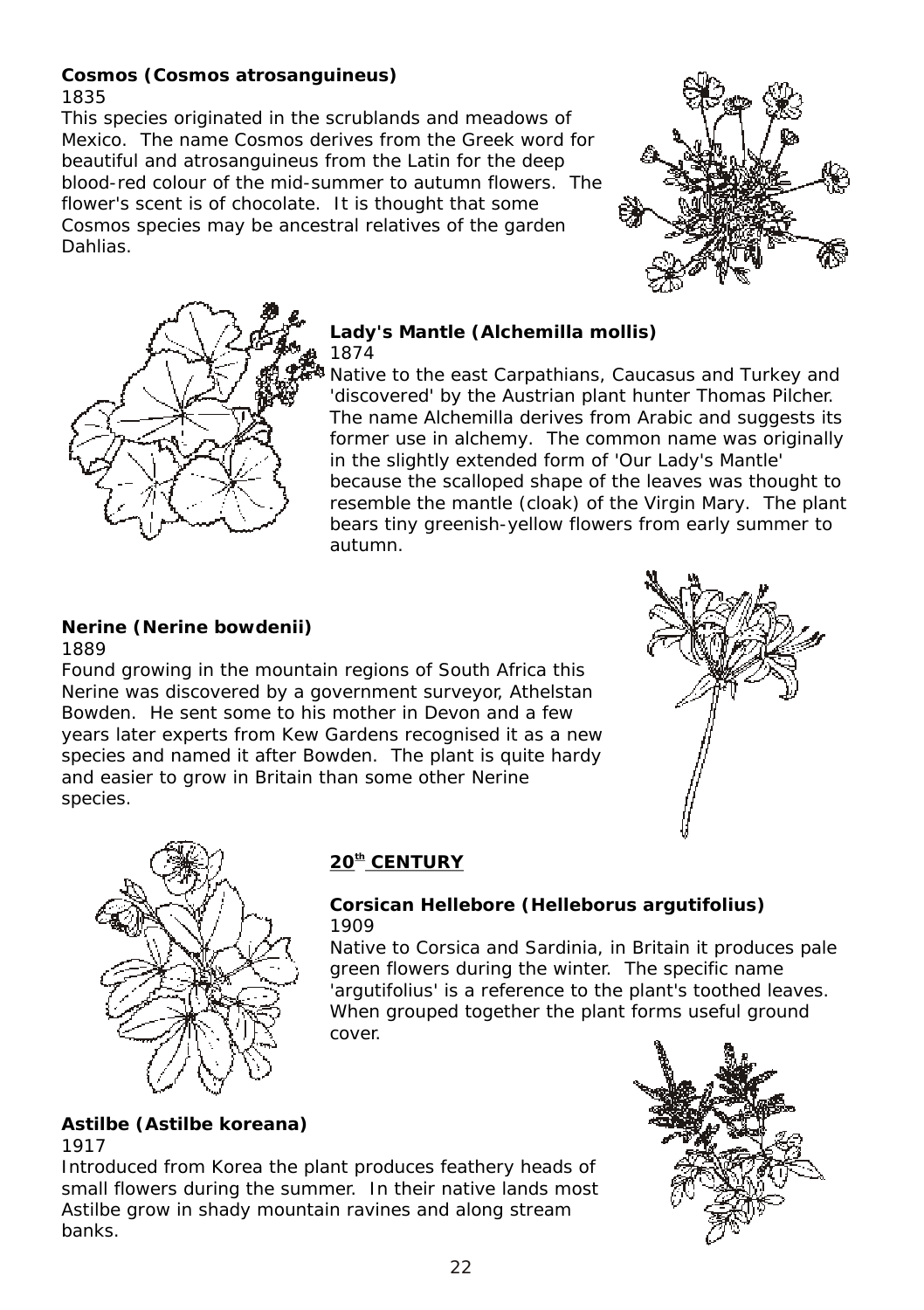#### **Glossary**

**alchemy**

Generally applied to the practice of chemistry during the Medieval Period. It is particularly associated with attempting to turn base metals into gold.

**anthropogenic**

Derived through human activity.

**arboretum**

Collection of living trees often containing many different species.

**aromatic**

Having a scent.

**botany**

The scientific study of plants.

**bract**

Modified leaf at the base of a flower or head of flowers.

**charcoal**

Fuel made by burning wood in a process that excludes oxygen and leaves a porous material resembling coal that is 85% to 98% carbon. Charcoal, unlike wood, can be burnt at temperatures high enough to smelt metal.

**chronological**

In order of time.

**coppiced**

Traditional method of woodland management in which young tree stems are periodically cut down to near ground level and then allowed to regrow.

**habitat**

The natural surroundings in which a plant or animal lives.

**herbaceous**

Plants that are non-woody.

**horticulture**

The cultivation or study of plants.

**Huguenot**

Member of the Protestant Reformed Church of France in the  $16<sup>th</sup>$  to  $18<sup>th</sup>$  centuries.

**hybrid**

Offspring of two different plant species that have been cross-bred. The process can occur naturally or through human activity such as plant breeding.

**knot garden**

A knot garden is a very formal design of garden usually based on square compartments. Most knot gardens now have edges made from Box (*Buxus sempervirens*). The original knot gardens did not have the low box hedges, and knot gardens with hedges might more accurately be called parterres. **native**

Naturally present. Not introduced through human activity.

**narcotic**

Chemical agents that benumb or deaden, causing loss of feeling.

**naturalised**

An introduced plant that has become self-perpetuating.

**rhizome**

Special stem of some plants that grows horizontally along or under the ground.

**saffron**

Name of the spice that gives colour and flavour to food. Also the name of the dark-yellow dye. **selection**

Process by which plant breeders choose plants with particular desirable characteristics and discard those without.

**stamen**

Male part of a flower.

**stigma**

Part of the flower that initially receives pollen during the process of fertilisation.

**sub-alpine**

The zone immediately below the tree line. The altitude of this line varies around the world. **topiary**

The art of creating sculpture with various living plants.

**underplanting**

Growing short plants such as herbs or bulbs under trees and other taller plants.

**vegetative**

Process by which new plants arise or are obtained without production of seeds or spores. One type of of a vegetative reproduction is the production of bulbs.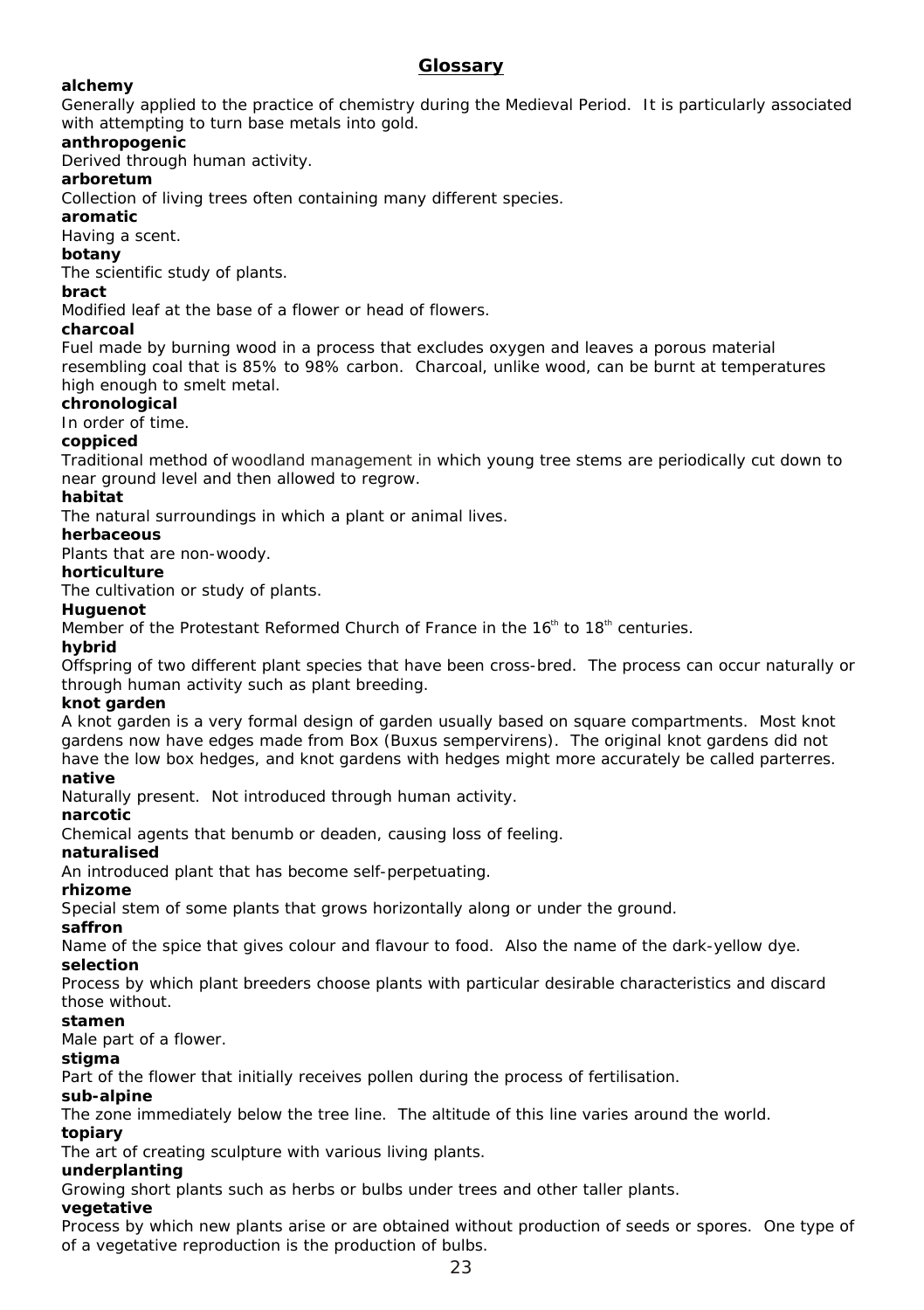#### **Selected References**

Cambridge University Botanic Garden Chronological Bed,  $2<sup>nd</sup>$  edition, Ruth Stungo, pub.University Botanic Garden

Collins Tree Guide, Owen Johnson and David Moore, pub.Collins, 2004

Complete Gardens CD ROM, pub.Complete Gardens .com Ltd, 2003-2004

Field Guide to the Trees and Shrubs of Britain, pub.Reader's Digest, 1998

Museum of Garden History, www.museumgardenhistory.org, Plant List

New Flora of the British Isles, Clive Stace, pub.Cambridge University Press,  $2^{nd}$  Edition, 1997

Roman Gardens and Their Plants, Claire Ryley, illustrated by Sally Rigby

Sander's Encyclopaedia of Gardening, pub.Collingridge Books, 22<sup>nd</sup> edition, 1966

The Gardener's Atlas, Dr.John Grimshaw, pub.Little, Brown and Company UK, 2001

The New Horticultural Society Dictionary of Gardening, pub.MacMillan Press Limited, London, 1992

The Origin of Plants, Maggie Cambell-Culver, pub.Headline Book Publishing, 2001

The Royal Horticultural Society A-Z Encyclopaedia of Garden Plants, Editor in Chief Christopher Brickell, pub.Dorling Kindersley, 1996, reprint 1997

www.britannica.com

www.wikipedia.org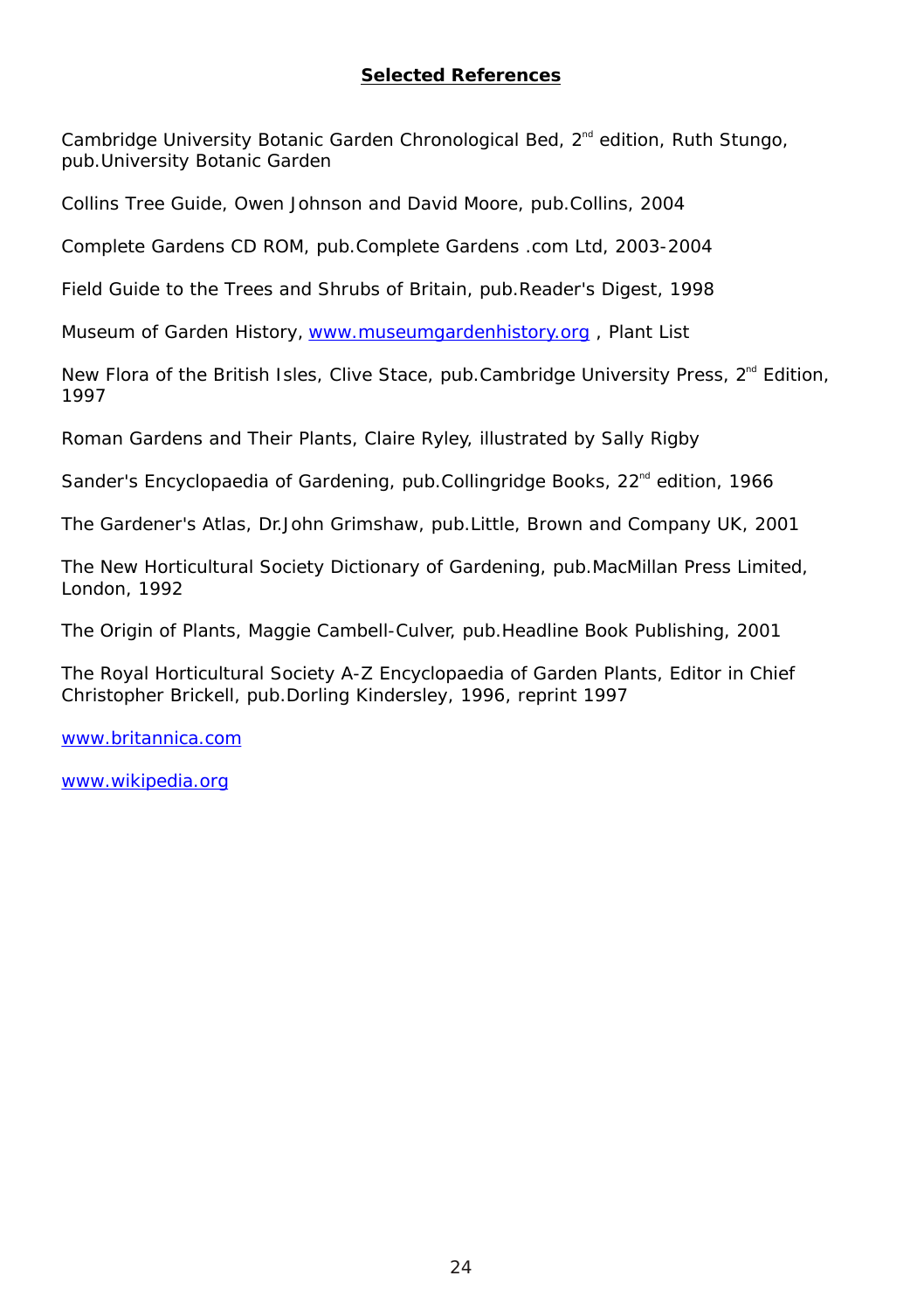# Arboretum Underplanting